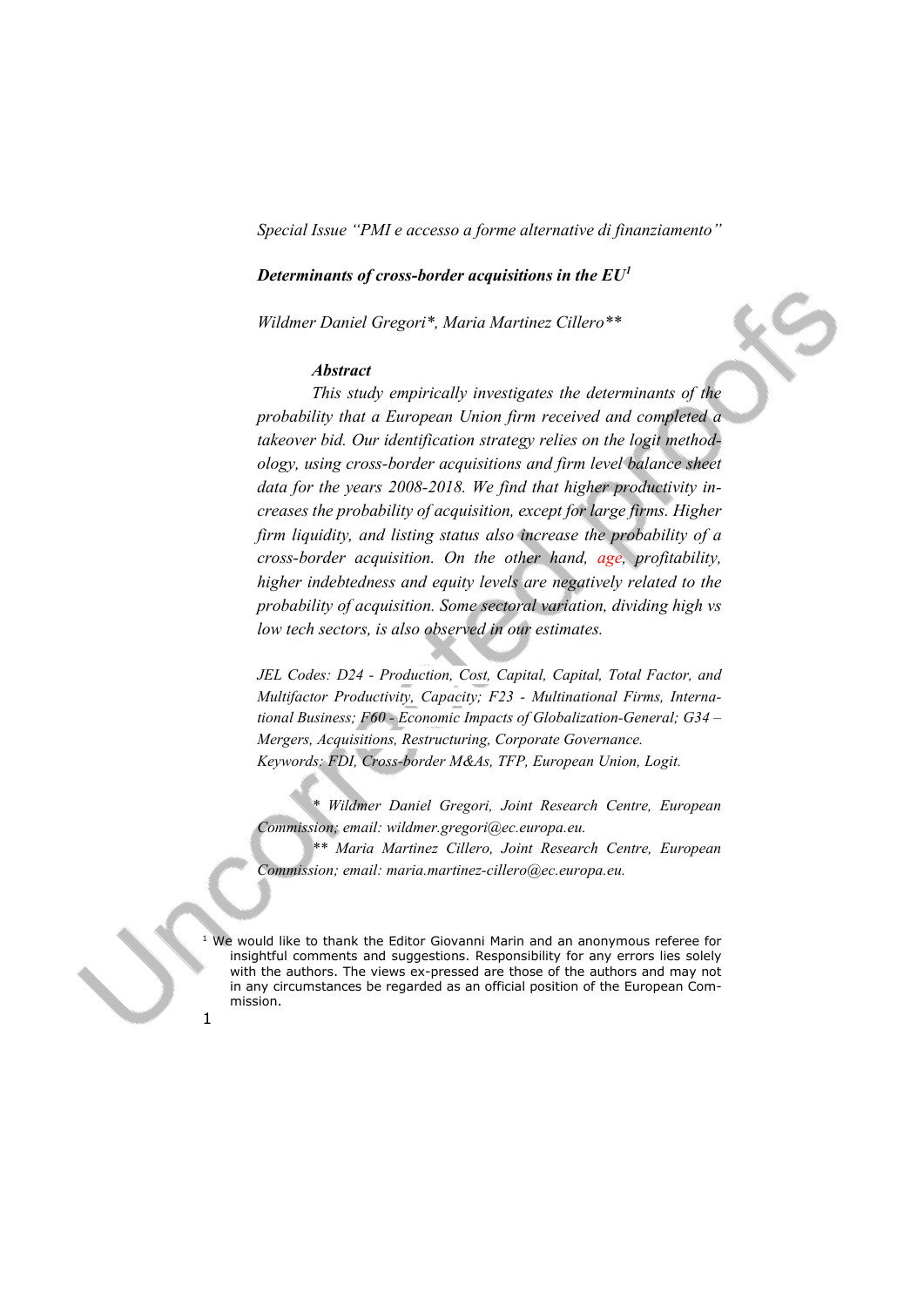#### **1. Introduction**

Financial constraints faced by firms may constitute a major limit for business growth and development. Due to cash limits or inability to access external credit sources, investment opportunities could be postponed or lost, and in the worst cases a financial shortage leads to bankruptcy. In this context, foreign direct investment (FDI) may improve firms' access to capital markets and funding, and firms facing financial constraints could be more willing to be acquired by foreign investors to guarantee business continuity (Stein, 2003; Hericourt and Poncet, 2009), particularly during economic crises. In addition, when a target firm has a comparative advantage in terms of access to bank finance compared to the investor, its attractiveness, from the point view of the acquirer, increases. In fact, a foreign investor may acquire firms to improve overall bank credit supply reducing financial costs (Cornaggia and Li, 2019).

The aim of this study is to empirically investigate cross-border (CB) acquisitions' determinants in the post-2008 financial crisis. Our identification strategy relies on a binary logit estimation, in order to model financial factors affecting acquisition likelihood. Since the work by Palepu (1986), acquisition likelihood models have been implemented in several empirical analyses. The original model included financial variables, and has been subsequently extended to include aspects such as insider and institutional shareholdings or takeover defences (Ambrose and Megginson, 1992), or measures of a technical nature and market sentiment (Brar et al., 2009). In our analysis, we pay particular attention to the relationship between productivity and capital structure of the firm and the likelihood of acquisition, during this period. Therefore, we contribute to improve the understanding of the firms' characteristics subject to foreign takeovers during the 2008 financial crisis period in the EU. Thanks to a European-level granular dataset, we contribute to the literature by improving past analyses that focused on single EU countries or data corresponding to the 90s-00s, extending the coverage of countries included and focusing on recent years (for example, Powell,

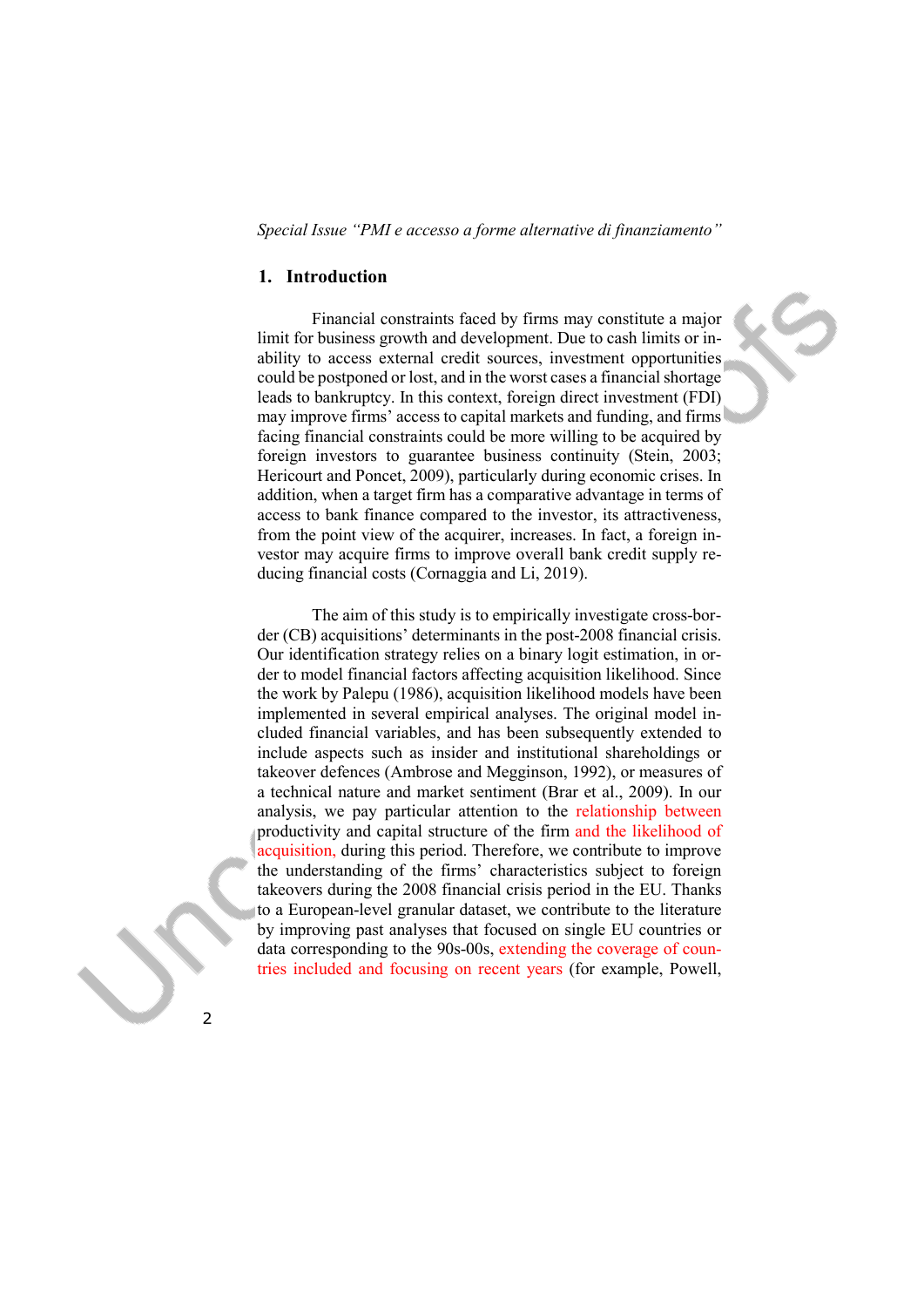1997; Brar et al., 2009; Weche-Gelübcke, 2012; Tunyi, 2019; or de Jong and Fliers, 2020; Gregori et al., 2021).

Figure 1 displays the percentages of EU firms acquired by foreign investors in different size and sector categories (details regarding these classifications are provided in section 2.3) between 2008 and 2018.



## **Figure 1. – Percentage of EU acquired over total firms by size and sector category (2008-2018)**

Notes: K.I.S. refers to Knowledge Intensive Activities. Authors' elaboration based on Orbis database.

It suggests that the amount of foreign takeovers is unevenly distributed across firm size, with the majority of CB acquisitions<sup>[2](#page-2-0)</sup>

<span id="page-2-0"></span>In our study, acquisitions refer to control, i.e. majority acquisitions, therefore with an investment that allows the investor to control the acquired company (see footnote 3 and 6 for more details).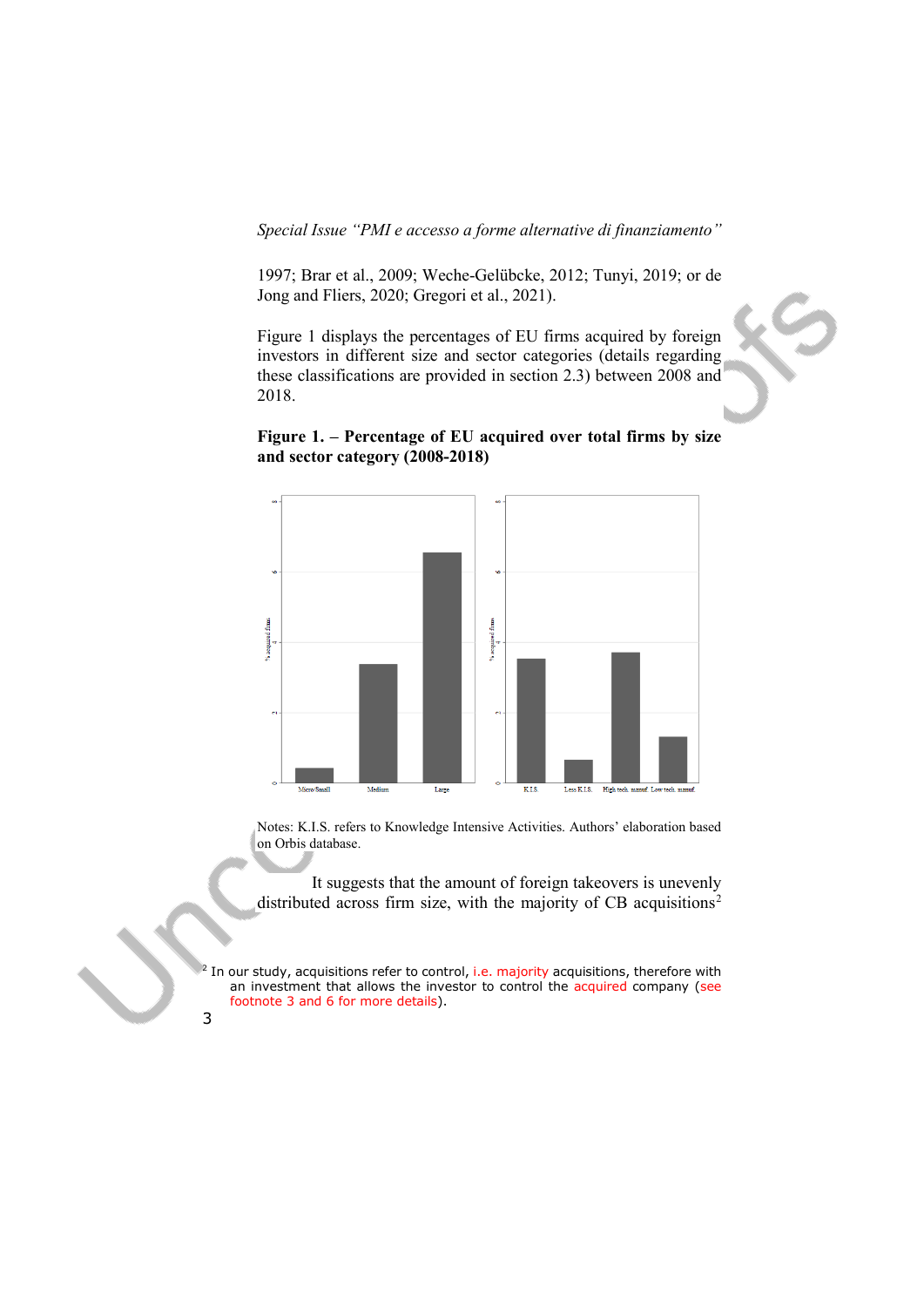targeting large firms. Less than 40% of CB investments were directed toward small and medium EU companies in this period of time. Furthermore, the majority of CB investors targeted firms in high-tech manufacturing and knowledge-intensive services (75%) overall), leaving only about 20% of takeovers to low-tech manufacturing and less knowledge intensive services. Following this descriptive evidence and findings from previous literature (see, among others, Antras et al., 2009), we replicate our baseline analysis for each of the size and sector categories displayed, in order to disentangle potential differing patterns across these categories. Our results suggest that there is some heterogeneity in the estimates depending on firms' size and sector. Our baseline specification indicates that firm performance (defined in terms of productivity) was an important factor determining firm takeover between 2008 and 2018, except for large firms. Capital structure was also an important factor, with firms characterized by higher liquidity and lower short-term debt rations being more likely to become targets of CB acquisitions. The marginal effects show some magnitude variation depending on the sector where targeted firms operate.

The remainder of this study is divided as follows. Section 2 illustrates the econometric dataset, model, and variables used. Section 3 shows the results and a series of robustness checks, while section 4 concludes.

# **2. Methodology and Dataset**

#### *2.1 Dataset*

We obtain information regarding CB acquisition deals that took place between 2008 and 2018 from the Zephyr database, provided by Bureau van Dijk (BvD). The timespan of our analysis starts in 2008 and includes the financial crisis period and recovery years up to 2018. The Zephyr extraction includes data for completed and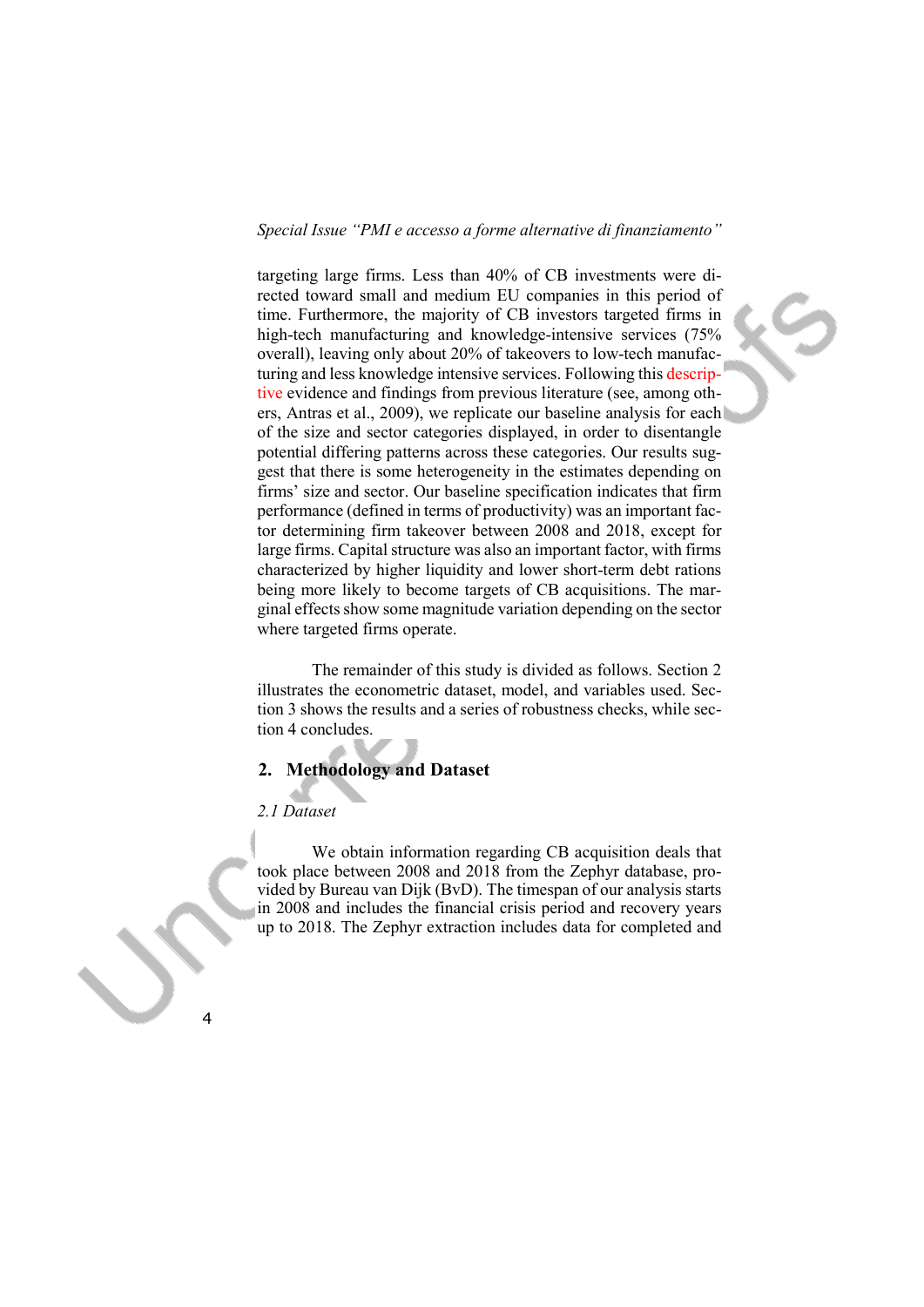confirmed CB majority acquisitions only, $3$  where the target firm is located in a EU27 country plus United Kingdom.<sup>[4](#page-4-1)</sup> We include both EU and non-EU investors in our sample. After the cleaning process, Zephyr acquisitions data are included in the Orbis financial database, in which there are information of both acquired and not acquired firms. We use Orbis balance sheet data, also compiled by BvD, for the same time period 2008-2018. Through this merging, the acquired and not acquired firms in each country are identified.

Once the Zephyr acquisitions and Orbis financial data are merged, the resulting combined dataset is further completed with historical Orbis ownership information. The historic ownership data allows to reconstruct ownership changes (or lack of them) for firms in our sample. The use of historical ownership information is important because it allows overcoming a common drawback faced by previous related analysis, which relied on the ownership status recorded in the last year of the sample (for example, Carril-Caccia, 2020). We use this information to remove not acquired firms from the sample if there is a change in the GUO (Global Ultimate Owner) or the DUO (Domestic Ultimate Owner)<sup>[5](#page-4-2)</sup> in the period analysed, and also if the GUO country of origin is located in EU27 plus UK. [6](#page-4-3)

#### *2.2 Methodology*

To empirically study the probability of firms' acquisitions, we need an identification strategy able to deal with categorical data.

- <span id="page-4-0"></span><sup>3</sup> We exclude mergers, avoiding the problem of the treated firm collapsing into the balance sheet of the parent company, which would create identification of the effects of mergers difficult and lead to potential confounding effects.
- <span id="page-4-1"></span>We carried out several additional selection and cleaning steps: (i) we selected unconsolidated accounts, except for firms which only reported consolidated accounts; (ii) we removed duplicate observations; and (iii) excluded from the analysis firms with less than €1m total assets value and 5 employees.
- <span id="page-4-3"></span><span id="page-4-2"></span>The Global Ultimate Owner refers to the company owner at the global level (i.e. beyond national borders) with at least 50.01% of company's shares. The Domestic Ultimate Owner refers to the company owner within the same country.  $6$  Additionally, we also remove from our sample domestically acquired firms, firms that were part of a minority acquisition, in order to avoid potential confounding effects.

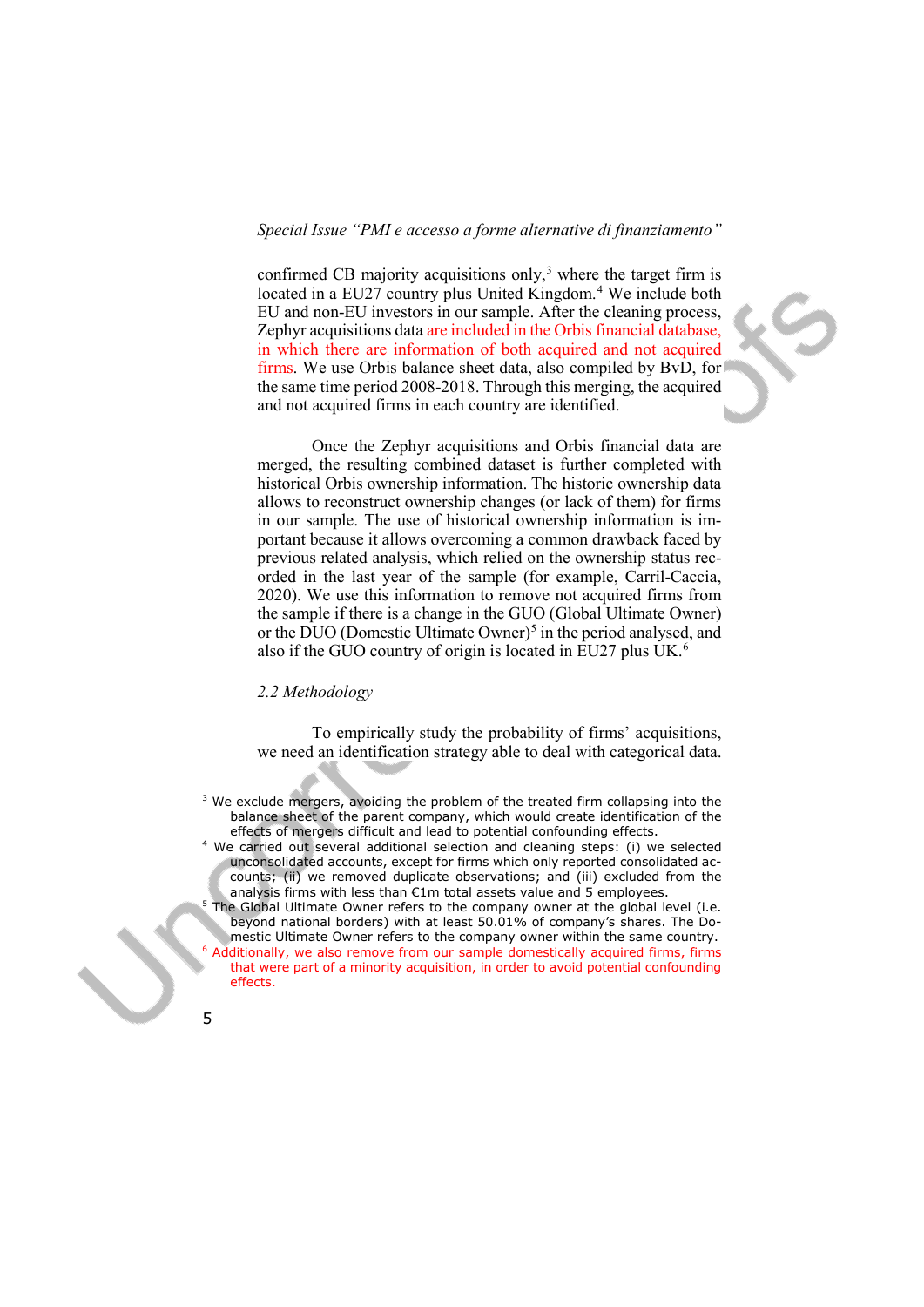Therefore, we implement a binary Logit model, $\alpha$ <sup>7</sup> considering that our dependent variable is binary and takes value 1 since the year in which a firm is acquired, 0 in the period before the acquisition, and also if a firm has never been acquired. The baseline model is specified as follows:

$$
A_{i,t} = \alpha + \beta P_{i,t-1} + \gamma B_{i,t-1} + \delta L_{i,t} + \varphi_c + \sigma_t + \omega_s + \varepsilon_{i,t} \tag{1}
$$

where  $A_{i,t}$  is the acquisition dummy equal to one when a firm *i* is acquired at time t, zero otherwise.  $P_{i,t-1}$  is the TFP computed at the firm-level using balance sheet information, as described in the next section.  $B_{i,t-1}$  is a vector of independent variables of interest, based on firm level balance sheet data, which are described in detail in the next section. All balance sheet independent variables and productivity variable are lagged by one year to lower endogeneity issues, and are expressed in logarithm form. We also add a dummy to control for listed firms, namely  $L_{i,t}$ , equal to one when a firm is listed in a specific year, zero otherwise. The estimated model also includes country  $(\varphi_c)$ , sector  $(\omega_s)$ , defined at the two-digit NACE Rev. 2 classification, and year  $(\sigma_t)$  fixed effects, to control for time-invariant firm- and sector-level characteristics and yearly exogenous shocks. Finally,  $\varepsilon_{i,t}$  is the error term.

#### *2.3 Variable description*

The firm level characteristics included as in the logit model are based on Orbis balance sheet data. One of the main independent variables of interest is the measure of firm level productivity. Previous papers have use proxies for firm performance mostly based on financial data, however productivity constitutes a more reliable and complete indicator of medium to long-term firm performance and competitiveness. TFP is our preferred measure of productivity, as it takes into account all factors of production (provided that there is enough data available for its computation). A widely used measure

<span id="page-5-0"></span>6  $7$  See, among others, Wooldridge (2010) and Gregori and Marattin (2019).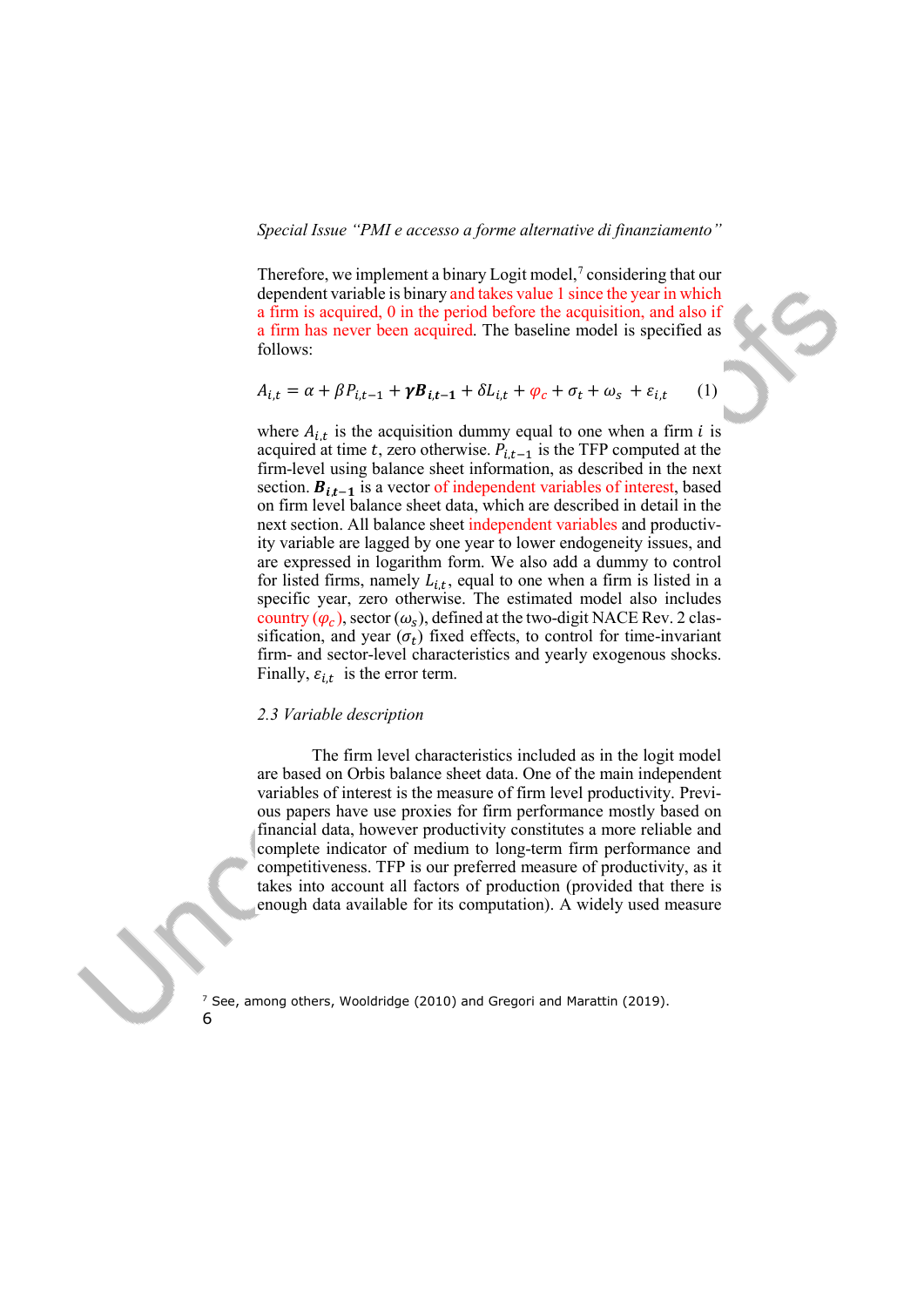of TFP is obtained through the estimation of a production function, and the resulting Solow's residuals:

$$
\ln(y)_{i,t} = \beta_0 + \beta_l \ln(l)_{i,t} + \beta_k \ln(k)_{i,t} + \ln(\alpha)_{i,t} + \gamma_{i,t}
$$
 (2)

Equation (2) displays a Cobb-Douglas production function, where  $y_{i,t}$  is firm value added,<sup>[8](#page-6-0)</sup>  $l_{i,t}$  is the labour (variable) input, <sup>[9](#page-6-1)</sup> and  $k_{i,t}$  is the capital (fixed) input,<sup>[10](#page-6-2)</sup>  $\alpha_{i,t}$  is the productivity shock, and  $\gamma_{i,t}$  is an error term that captures other shocks that are not known by the researcher or the producer. A well-known problem that affects the estimation of production functions is the presence of simultaneity and selection issues. These would bias the estimates obtained using standard econometric estimation techniques, such as OLS, due to the simultaneity of the unobserved productivity shock  $\alpha_{i,t}$  (which is unknown to the econometrician, but known to the firm) and input choices made by the firm (Van Biesebroeck, 2007). Control function approaches have been widely implemented in the empirical literature in order to remove this bias. In this paper, we use the estimation strategy proposed in Levinsohn and Petrin (2003), which we refer the reader to for further details. This approach uses intermediate inputs as proxy for the productivity shock.<sup>[11](#page-6-3)</sup> All monetary values are deflated using sector and country specific price indices taken from the Klems database.

In addition to productivity, our logit specification also includes a group of firm financing related variables. This way we attempt to provide some evidence regarding the financial motivations

- <sup>10</sup> In order to measure capital, we build a variable capturing firms' capital stock, based on firms' annual value of fixed assets and depreciation available in Orbis. This approach uses the Perpetual Inventory Method (see Gal (2013) or Andrews et al. (2016) for specific details).
- <span id="page-6-3"></span> $11$  Intermediate inputs are not directly available in Orbis, but can be computed as: operating revenue minus (imputed) value added.

<span id="page-6-0"></span>Value added is available in Orbis; however, it has a large number of missing values in some countries. Following Gal (2013) and Bajgar et al. (2020) we impute missing value added observations internally using the sum of the cost of employees and the EBITDA.

<span id="page-6-2"></span><span id="page-6-1"></span><sup>&</sup>lt;sup>9</sup> Measured as the number of employees, variable available in Orbis.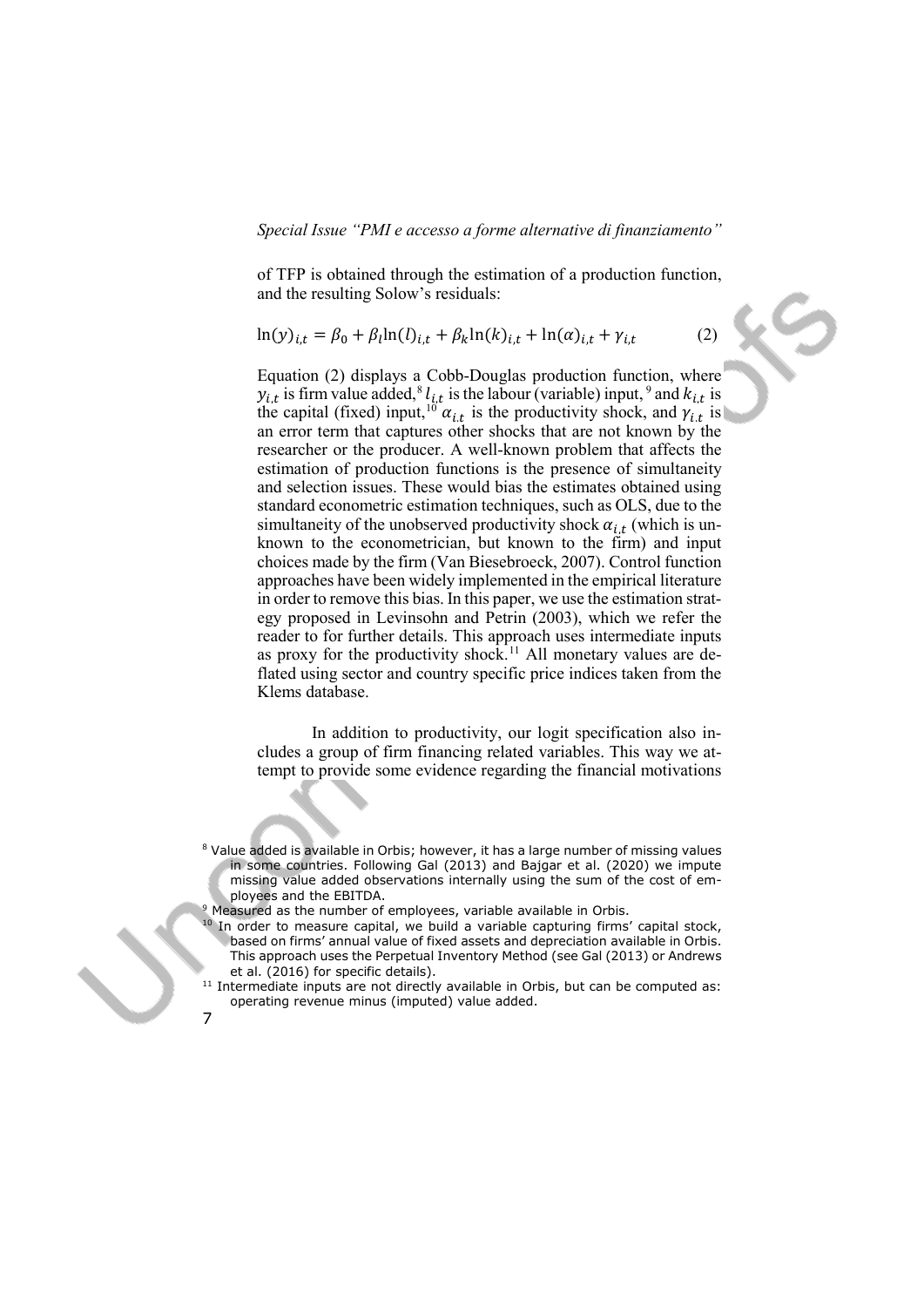underlying the selection of targets during the financial crisis and posterior years. We explore the capital structure of the target firms in order to see whether financial distress during the period 2008-2018 had any importance in relation to the probability of a firm being acquired. We proxy this through the use of four financial ratios: i) short-term debt over total assets, which refers to part of long term financial debts payable within a year or bonds, and takes into account the level of short-term indebtedness; ii) medium- and long-term debt over total assets, related to loans with a maturity above one year and credits, to consider medium/long-term indebtedness; iii) cash and cash equivalents (i.e. only the amounts of cash in the bank or in hand) over total assets, to consider firms' liquidity as a measure of good financial health; iv) equity (approximated through the amount of shareholders' funds available, such as capital and other shareholders finds not linked to issued capital such as undistributed profits) over total assets, so as to control for firms' capitalization. Besides these ratios, we include an additional set of firm level independent variables: i) total assets, in linear and quadratic forms, to control for the size and related non-linearities of each firm; ii) value of the firms' operating profits over total assets, to include a measure of firm's ability to produce wealth for its shareholders; iii) age and age squared, to take into account the firms' seniority and related non-linearities; and iv) the aforementioned listed status dummy variable.

We use two alternative firm classifications to further exploring whether the relationship between productivity and firm capital structure and the probability of acquisition differ depending on firm size or the sector of operation. First, we use the European Commission classification to divide firms in our sample in three categories: i) *Micro/Small*,<sup>[12](#page-7-0)</sup> defined as those with less than 50 employees and an annual turnover, or an annual balance sheet total, equal or lower than 10 million Euro; ii) *Medium*, grouping firms with less than 250 employees and an annual turnover equal or lower to 50 million Euro, or an annual balance sheet total, equal or lower than 43 million Euro; and iii) *Large* firms, including those with more than or equal to 250 employees, and annual turnover or balance sheet total higher than

<span id="page-7-0"></span>The small number of deals in the Micro firm category prevented the estimation of the logit model for this size category separately.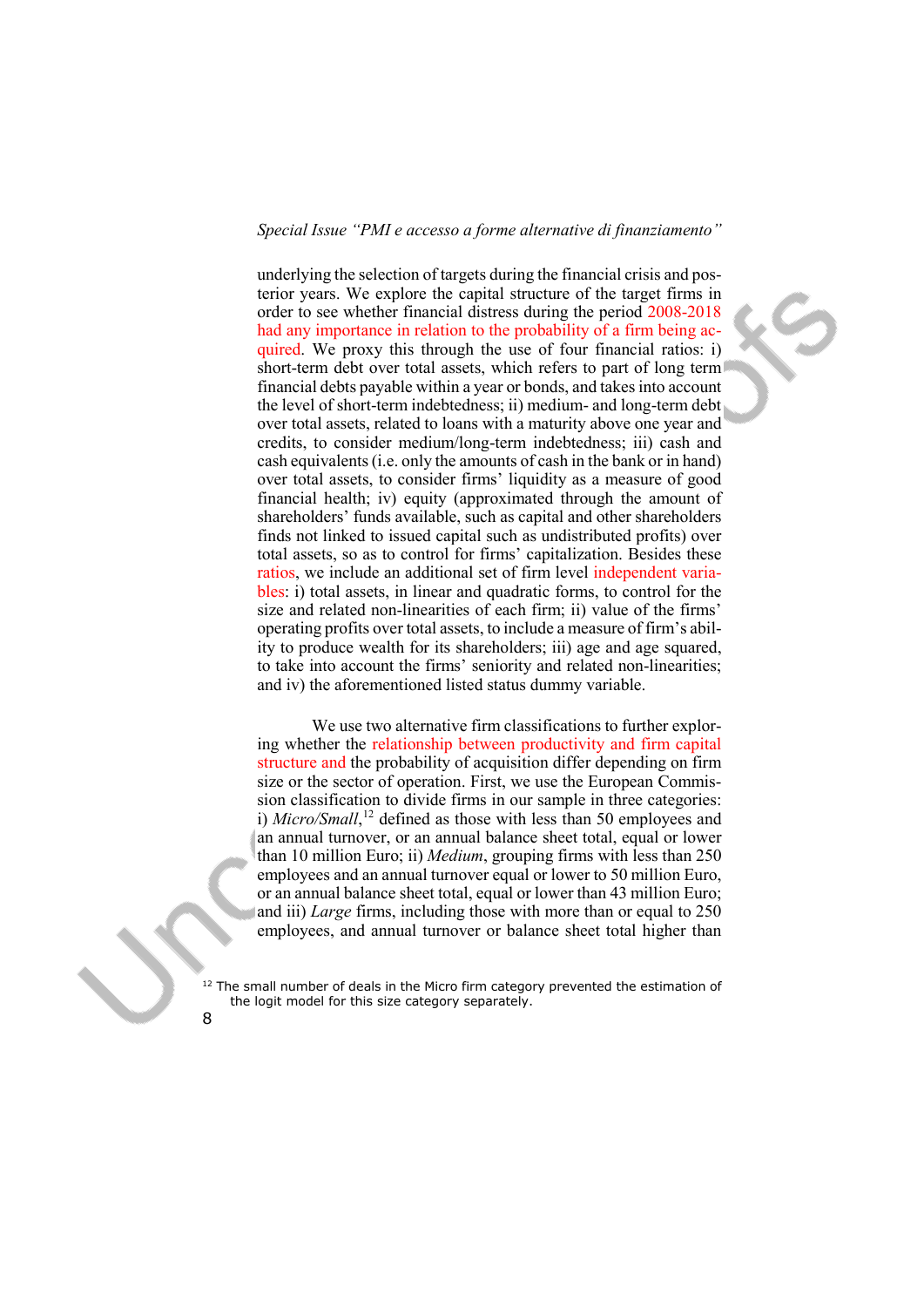50, or 43, million Euro respectively (European Commission, 2003). Second, we exploit Eurostat classification based on technological intensity and Research and Development, for manufacturing production, and on the share of tertiary educated labour, for services activities (in both cases defined at the NACE Rev. 2 two-digit classifica-tion).<sup>[13](#page-8-0)</sup> We build four sectoral classifications according to the degree of technological development or knowledge intensity of the activities carried out by manufacturing and services firms, [14](#page-8-1) respectively, in our sample: i) we group firms in the manufacturing sector according to the technological level, or intensity (based on R&D expenditure/value added) in two categories, being *high/medium-high technology* and *medium-low/low technology manufacturing*; ii) we group firms in the services sectors according to knowledge intensity (based on tertiary educated persons employed) in two categories, being *knowledge intensive services* (K.I.S.) and *less knowledge intensive services* (less K.I.S.).[15](#page-8-2)

Our final sample includes acquired and not acquired firms located in 14 EU countries.<sup>[16](#page-8-3)</sup> Table 1 displays descriptive statistics for the main variables included in the empirical model, for the different firm categories we consider separately.[17](#page-8-4) Medians are displayed (except for dummy variables) since these are considered more informative due to the skewed distribution of most financial ratios. [18](#page-8-5)

<span id="page-8-0"></span>13 https://ec.europa.eu/eurostat/cache/metadata/en/htec\_esms.htm#annex1580829488131.

- <span id="page-8-1"></span> $14$  We focus on these two sectors as they group the majority of acquisitions in our sample (95 per cent, combined).
- <span id="page-8-2"></span><sup>15</sup> For details on the definition of high and low technology manufacturing and knowledge/less knowledge intensive services see [https://ec.europa.eu/euro](https://ec.europa.eu/eurostat/cache/metadata/Annexes/htec_esms_an3.pdf)[stat/cache/metadata/Annexes/htec\\_esms\\_an3.pdf.](https://ec.europa.eu/eurostat/cache/metadata/Annexes/htec_esms_an3.pdf)
- <span id="page-8-3"></span><sup>16</sup> Austria, Belgium, Germany, Denmark, Spain, Finland, France, Ireland, Italy, Luxembourg, the Netherlands, Portugal, Sweden and the UK. Although previously included in the cleaned Zephyr extraction, Greece did not have enough observations to compute TFP.
- <span id="page-8-4"></span><sup>17</sup> A matrix with the correlation coefficients of the independent variables included in our model is provided in Table A1 in Appendix A, which shows correlations are rather low.
- <span id="page-8-5"></span> $18$  We perform a series of Kruskal-Wallis tests to identify differences across the subsamples. These test indicated in all cases that all continuous variables are different across size and sector categories. Results and further explanations are provided in Table A2 in Appendix A.

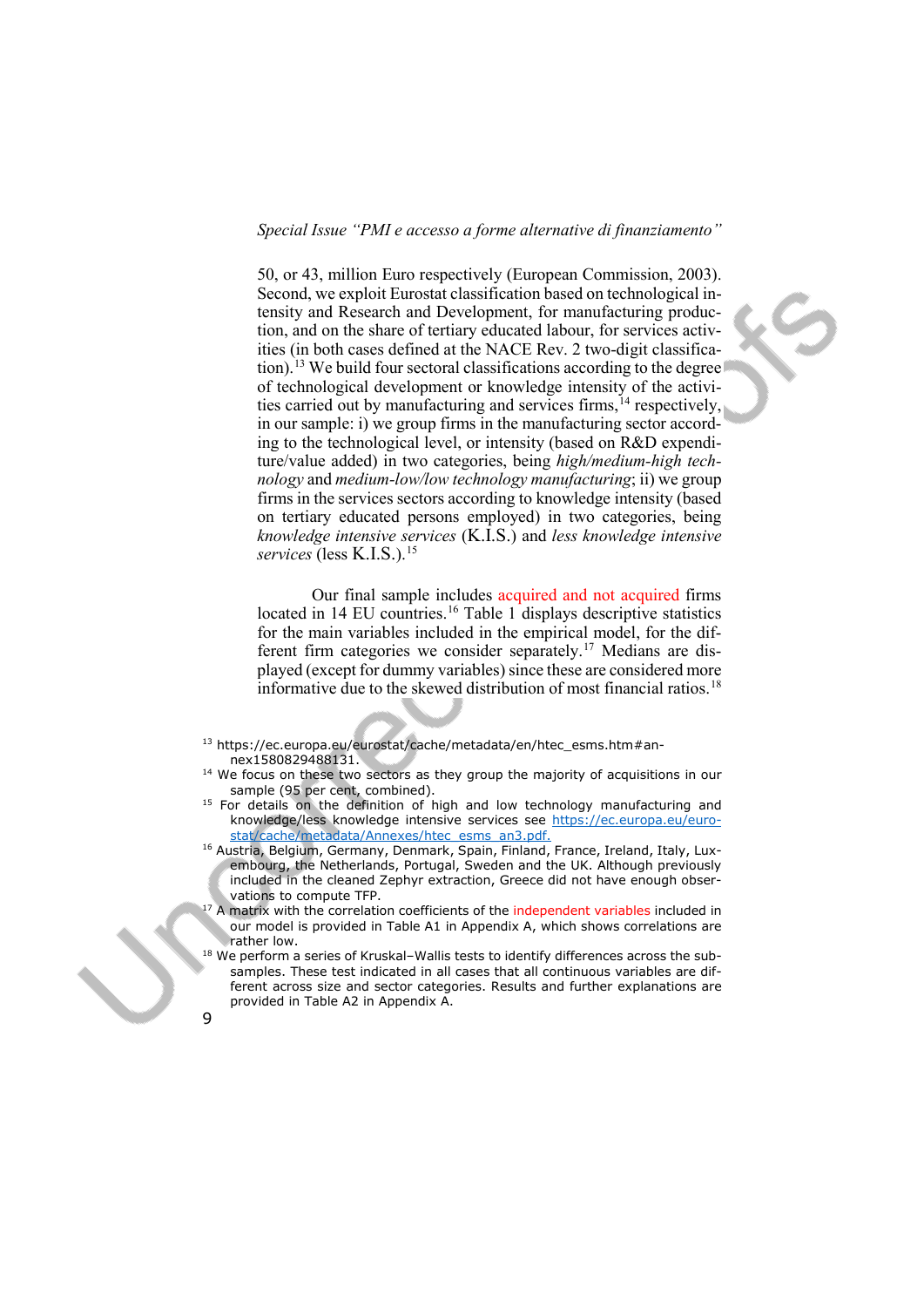Large firms are more productive when compared with the other two size categories, while no clear pattern is uncovered for the sector categories. Large firms also have higher median profit and equity ratios, while medium firms have higher median leverage and liquidity ratios. Both high technology and knowledge intensive firms have higher median profit, cash and equity ratios, and also group larger firms.

# **Table 1. – Descriptive statistics (2008-2018), by size and sector categories**

|                             |        | Firm size        |                  |              | Manufacturing and Services sectors |                             |                              |                                   |  |
|-----------------------------|--------|------------------|------------------|--------------|------------------------------------|-----------------------------|------------------------------|-----------------------------------|--|
|                             |        | Small/Micro      | Medium           | Large        | High techn.<br>manufacturing       | Low techn.<br>manufacturing | Knowledge<br>intensive serv. | Less knowledge<br>intensive serv. |  |
|                             |        |                  |                  |              |                                    |                             |                              |                                   |  |
| ln(TFP)                     | Median | 10.984           | 11.467           | 12.068       | 11.131                             | 10.867                      | 11.462                       | 11.469                            |  |
|                             | Min.   | $-0.609$         | $-3.821$         | 3.814        | 0.352                              | 1.630                       | $-1.117$                     | $-3.821$                          |  |
|                             | Max.   | 18.412           | 16.084           | 19.235       | 19.235                             | 15.646                      | 20.349                       | 18.412                            |  |
| Total assets                | Median | 2.273            | 11.939           | 81.43        | 5.925                              | 3.804                       | 4.260                        | 3.363                             |  |
|                             | Min.   | 1                | $\mathbf{1}$     | 1.97         |                                    |                             |                              |                                   |  |
|                             | Max.   | 383.606          | 383.737          | 384.022      | 383.916                            | 384.022                     | 384.038                      | 384.041                           |  |
| Loans/Total assets          | Median | 0.027            | 0.048            | 0.016        | 0.032                              | 0.053                       | 0.005                        | 0.031                             |  |
|                             | Min.   | $\mathbf{0}$     | $\mathbf{0}$     | $\mathbf{0}$ | $\mathbf{0}$                       | $\mathbf{0}$                | $\theta$                     | $\mathbf{0}$                      |  |
|                             | Max.   | 13.966           | 16.968           | 5.594        | 20.004                             | 10.531                      | 13.966                       | 33.932                            |  |
| Long term debt/Total assets | Median | 0.047            | 0.054            | 0.028        | 0.027                              | 0.053                       | 0.007                        | 0.044                             |  |
|                             | Min.   | $\boldsymbol{0}$ | $\boldsymbol{0}$ | $\mathbf{0}$ | $\boldsymbol{0}$                   | $\mathbf{0}$                | $\mathbf{0}$                 | $\mathbf{0}$                      |  |
|                             | Max.   | 24.031           | 45.099           | 6.485        | 5.723                              | 24.031                      | 45.099                       | 15.877                            |  |
| Profits/Total Assets        | Median | 0.031            | 0.040            | 0.052        | 0.046                              | 0.036                       | 0.039                        | 0.034                             |  |
|                             | Min.   | $-3.988$         | $-7.890$         | $-2.260$     | $-4.742$                           | $-3.988$                    | $-7.890$                     | $-16.624$                         |  |
|                             | Max.   | 5.698            | 5.011            | 21.558       | 8.96                               | 12.079                      | 1681.542                     | 5.698                             |  |
| Cash/Total assets           | Median | 0.037            | 0.042            | 0.036        | 0.046                              | 0.033                       | 0.072                        | 0.042                             |  |
|                             | Min.   | $-1.060$         | $-0.403$         | $-0.212$     | $-0.684$                           | $-1.06$                     | $-0.571$                     | $-0.91$                           |  |
|                             | Max.   | 0.995            | 0.996            | 0.990        | 1.609                              | 0.979                       | 1.127                        | 1.093                             |  |
| Equity/Total assets         | Median | 0.303            | 0.324            | 0.326        | 0.341                              | 0.323                       | 0.348                        | 0.287                             |  |
|                             | Min.   | $-33.199$        | $-57.458$        | $-8.309$     | $-20.653$                          | $-33.199$                   | $-57.458$                    | $-77.527$                         |  |
|                             | Max.   | 1.864            | 1.014            | 2.820        | 1.095                              | 2.143                       | 2.820                        | 1.569                             |  |
| Age                         | Median | 19               | 23               | 27           | 23                                 | 22                          | 16                           | 20                                |  |
|                             | Min.   | $\Omega$         | $\theta$         | $\Omega$     | $\theta$                           | $\Omega$                    | $\theta$                     | $\Omega$                          |  |
|                             | Max.   | 421              | 640              | 735          | 190                                | 735                         | 334                          | 284                               |  |
| Listed firm dummy           | Mean   | 0.001            | 0.003            | 0.01         | 0.005                              | 0.002                       | 0.004                        | 0.001                             |  |
|                             | Min.   | $\mathbf{0}$     | $\boldsymbol{0}$ | $\mathbf{0}$ | $\mathbf{0}$                       | $\mathbf{0}$                | $\mathbf{0}$                 | $\mathbf{0}$                      |  |
|                             | Max.   |                  |                  |              |                                    |                             |                              |                                   |  |
| Observations                |        | 1,215,792        | 331,813          | 77,449       | 194,078                            | 546,036                     | 268,335                      | 973,058                           |  |

*Notes*: The value of total assets is expressed in  $E1m$ .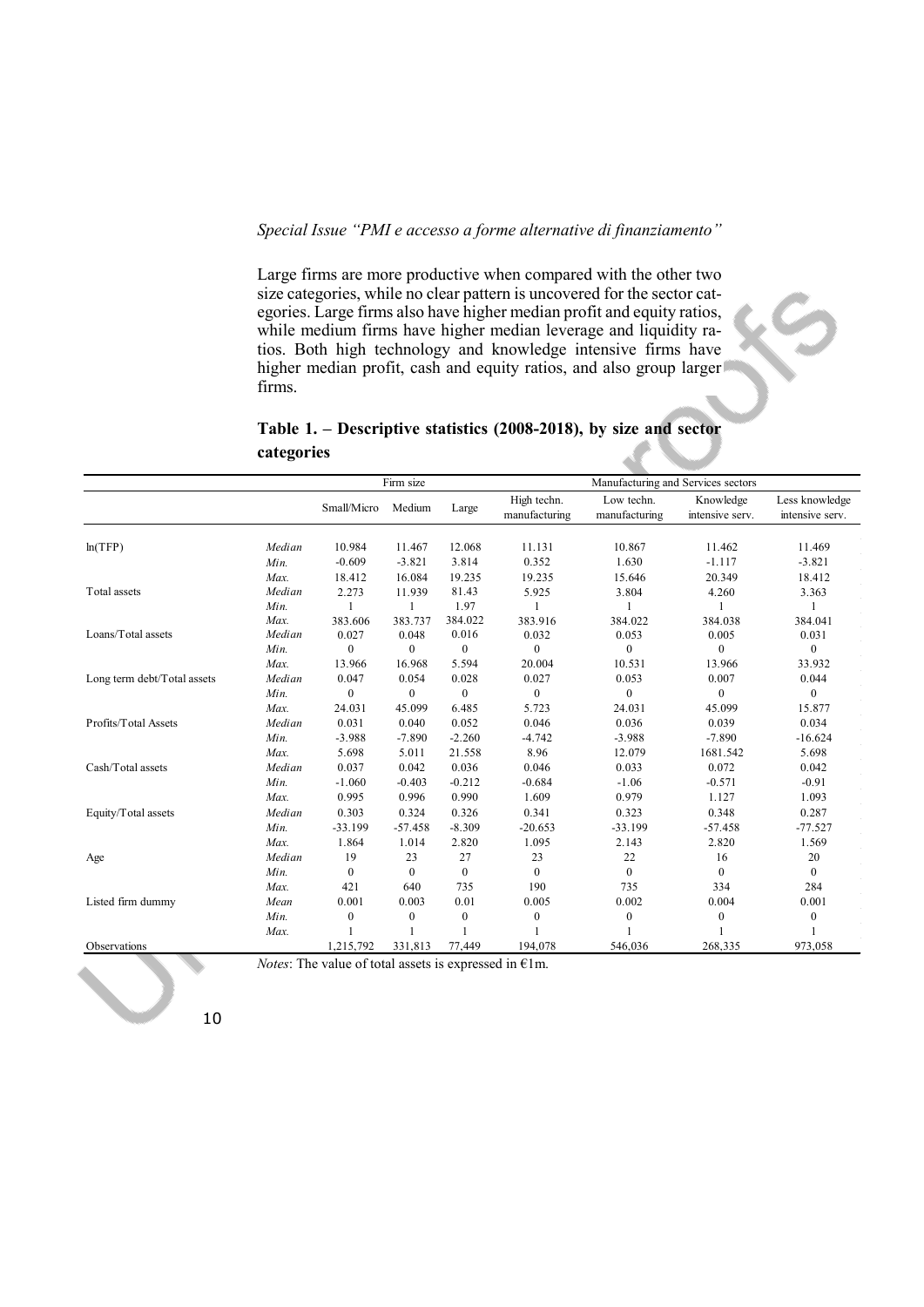# **3. Results**

We estimate the logit model described in section 2.1 using the pooled sample (which we refer to as the baseline model), and for three size categories. In addition, we focus on the four sector categories described in section 2.3 separately. We compute marginal effects of each variable at the median sample values (mean for the case of dummy variables), which are displayed in Table 2.[19](#page-10-0)

<span id="page-10-0"></span> $19$  The estimated logit coefficients are provided in Table A2 in Appendix A. All models presented include country, year, and sector fixed effects. This proved to be a superior specification when compared to models without dummies, based on a higher McFadden (1974) Pseudo-R<sup>2</sup> computations.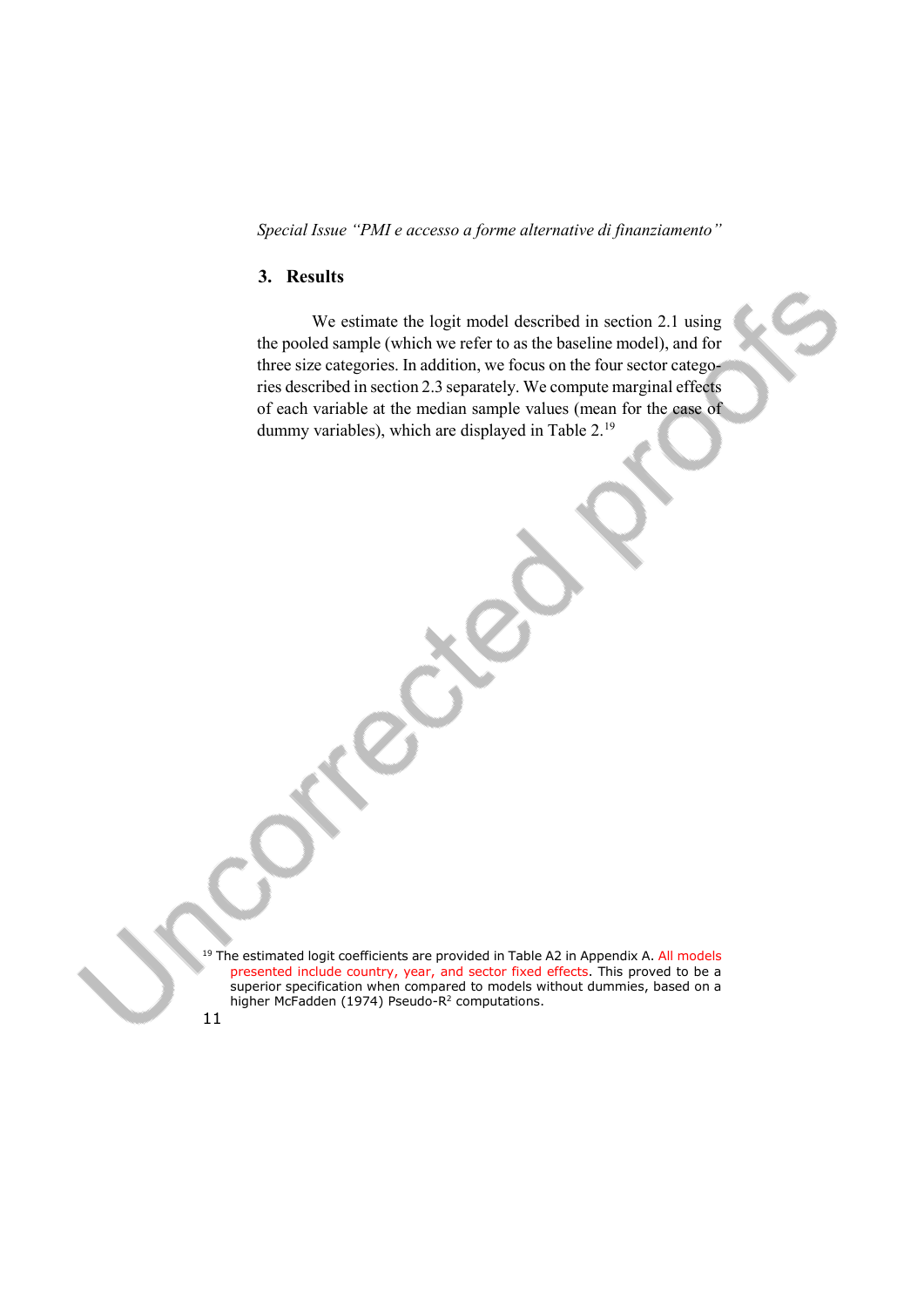*Special Issue "PMI e accesso a forme alternative di finanziamento"* 

| (1)         | (2)                            | (3)                                                                                      | (4)                                              | (5)                                                                                                                                                    | (6)                     | (7)                                    | (8)                     |
|-------------|--------------------------------|------------------------------------------------------------------------------------------|--------------------------------------------------|--------------------------------------------------------------------------------------------------------------------------------------------------------|-------------------------|----------------------------------------|-------------------------|
| Firm size   |                                |                                                                                          | Manufacturing and Services sectors               |                                                                                                                                                        |                         |                                        |                         |
|             |                                |                                                                                          |                                                  | High techn.                                                                                                                                            | Low techn.              | Knowledge                              | Less knowledge          |
|             |                                |                                                                                          |                                                  |                                                                                                                                                        | Manufacturing           | intensive serv.                        | intensive serv.         |
|             |                                |                                                                                          |                                                  |                                                                                                                                                        |                         |                                        |                         |
|             |                                |                                                                                          |                                                  |                                                                                                                                                        |                         |                                        | $0.0008***$             |
|             |                                |                                                                                          |                                                  |                                                                                                                                                        |                         |                                        | (0.0002)                |
| $0.0039***$ | $0.0013***$                    |                                                                                          |                                                  | $0.0116***$                                                                                                                                            | $0.0035***$             | $0.0111***$                            | $0.0018***$             |
| (0.0001)    | (0.0001)                       | (0.0009)                                                                                 | (0.0028)                                         | (0.0011)                                                                                                                                               | (0.0003)                | (0.0009)                               | (0.0001)                |
|             | $-0.0013**$                    |                                                                                          |                                                  | $-0.0131***$                                                                                                                                           | $-0.0045***$            | $-0.0052$                              | $-0.0019***$            |
| (0.0006)    | (0.0005)                       | (0.0044)                                                                                 | (0.0150)                                         | (0.0047)                                                                                                                                               | (0.0011)                | (0.0036)                               | (0.0005)                |
| $-0.0007$   | $-0.0008**$                    | $-0.0043$                                                                                | $0.0213*$                                        | $-0.0006$                                                                                                                                              | $-0.0010$               | $-0.0012$                              | $-0.0004$               |
| (0.0004)    | (0.0003)                       | (0.0037)                                                                                 | (0.0109)                                         | (0.0036)                                                                                                                                               | (0.0007)                | (0.0027)                               | (0.0004)                |
|             | $-0.0021***$                   |                                                                                          |                                                  | $-0.0285***$                                                                                                                                           | $-0.0034**$             | $-0.0204***$                           | $-0.0024**$             |
| (0.0008)    | (0.0006)                       | (0.0054)                                                                                 | (0.0215)                                         | (0.0058)                                                                                                                                               | (0.0015)                | (0.0041)                               | (0.0010)                |
| $0.0014***$ | $0.0009***$                    | $-0.0024$                                                                                | $0.0622***$                                      | 0.0007                                                                                                                                                 | $-0.0004$               | $0.0063**$                             | $0.0015***$             |
| (0.0004)    | (0.0003)                       | (0.0038)                                                                                 | (0.0118)                                         | (0.0034)                                                                                                                                               | (0.0008)                | (0.0026)                               | (0.0004)                |
|             | $-0.0012***$                   | $-0.0029$                                                                                | $-0.0122$                                        | $-0.0036$                                                                                                                                              | $-0.0022***$            | $-0.0021$                              | $-0.0014***$            |
| (0.0003)    | (0.0003)                       | (0.0024)                                                                                 | (0.0087)                                         | (0.0024)                                                                                                                                               | (0.0006)                | (0.0021)                               | (0.0003)                |
|             | $-0.0006***$                   |                                                                                          |                                                  | $-0.0032***$                                                                                                                                           | $-0.0002$               | $-0.0064***$                           | $-0.0004***$            |
| (0.0001)    | (0.0001)                       | (0.0011)                                                                                 | (0.0031)                                         | (0.0009)                                                                                                                                               | (0.0002)                | (0.0011)                               | (0.0001)                |
| $0.0125***$ | $0.0027*$                      |                                                                                          | $0.1880***$                                      | $0.0165**$                                                                                                                                             | $0.0117***$             | $0.0486***$                            | $0.0353***$             |
| (0.0023)    | (0.0016)                       | (0.0084)                                                                                 | (0.0469)                                         | (0.0078)                                                                                                                                               | (0.0040)                | (0.0148)                               | (0.0122)                |
|             | All<br>$0.0010***$<br>(0.0001) | $0.0007***$<br>(0.0001)<br>$-0.0036***$<br>$-0.0056***$<br>$-0.0017***$<br>$-0.0009$ *** | Small/Micro<br>Medium<br>$0.0065***$<br>(0.0014) | Large<br>0.0038<br>(0.0039)<br>$0.0089***$<br>$0.0087***$<br>$-0.0170***-0.0395***$<br>$-0.0392***-0.0608***$<br>$-0.0055***-0.0117***$<br>$0.0225***$ | $0.0035***$<br>(0.0011) | Manufacturing<br>$0.0004*$<br>(0.0003) | $0.0022***$<br>(0.0008) |

**Table 2. – Marginal effects. Baseline, size and sector analysis**

Notes: Marginal effects calculated at the median values for continuous variables. Standard errors in parentheses, computed using the delta method. \*\*\*  $p<0.01$ , \*\* p<0.05, \* p<0.1. Continuous variables are lagged one year.

The marginal effects represent the change in the probability (of a CB acquisition) to a change in an independent (continuous) variable, holding the rest of regressors at their median values. For dummy independent variables, the marginal effects describe the magnitude of change in the dependent variable after a change from 0 to 1 of the regressors, again holding the rest of regressors at median values. The interpretation of the marginal effects of continuous variables in non-linear models is not as straightforward as for the case of dummy or categorical independent variables. For continuous variables, the marginal effects represent the instantaneous rate of

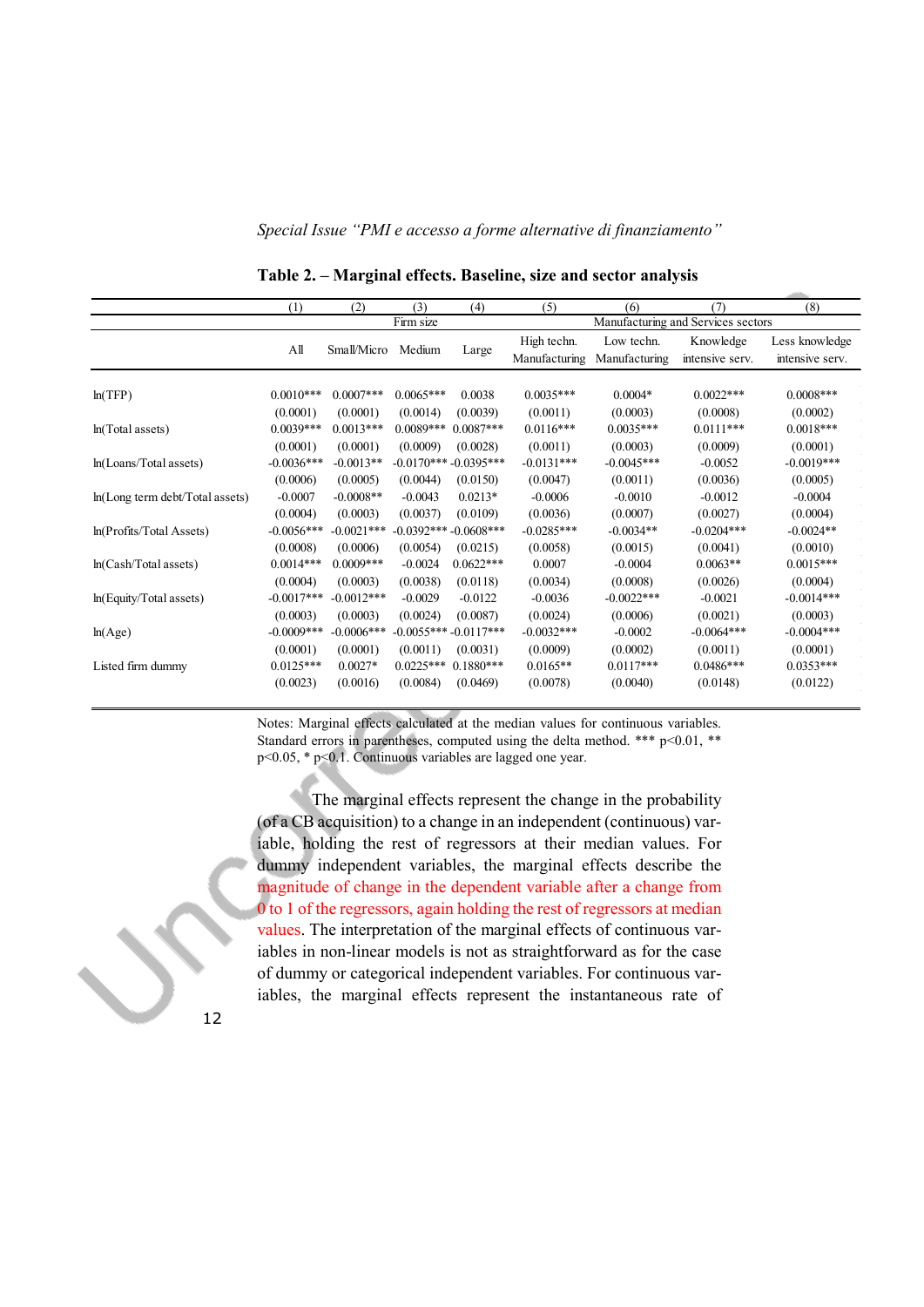change, given that the 'unit' change may be very small (i.e. not necessarily one). It often provides a good approximation to the amount of change in the probability that will be produced by one unit change in the independent variable, but this is not ensured as the model is non-linear (Long and Freese, 2006). Despite these notes of caution regarding the interpretation of marginal effects, we still can infer the relative importance (i.e. magnitude) of the change they induce in the probability of the firm being the target of a CB acquisition.

According to Table 2, one instant change in firms' TFP changes the probability of being acquired by between 0.1 and 0.6 percentage points (p.p.). TFP appears to be a more important factor in the probability of firms in the medium size category being a target of a CB acquisition. The marginal effects are statistically significant and positive in all cases, except for firms in the large size category. Evidence regarding foreign acquirers choosing more productive firms (i.e. "cherry picking" target firms) has been uncovered in past related analyses (for example, Harris and Robinson, 2002; Salis, 2008; Balsvik and Haller, 2010; Bandick, 2011). This behaviour is typically linked to acquiring firms' motivation of achieving greater market access and power, or acquiring superior managerial knowledge, production techniques or intellectual property (Weche-Gelübcke, 2012).

Focusing on the leverage ratios, the marginal effects of short-term debt are negative and statistically significant for firms in all categories, except for firms operating in K.I.S., indicating that firms with higher short term debt are less likely to be targeted by CB acquisitions. More leveraged firms, likely to be in more financial distress during the period following the 2008 financial crisis, have been typically found to be targets of takeovers in related literature (Brar et al., 2009; Åstebro and Winter, 2012). The negative link is particularly meaningful for medium and large firms, for which an instant change in short term ratio decreases the probability of being

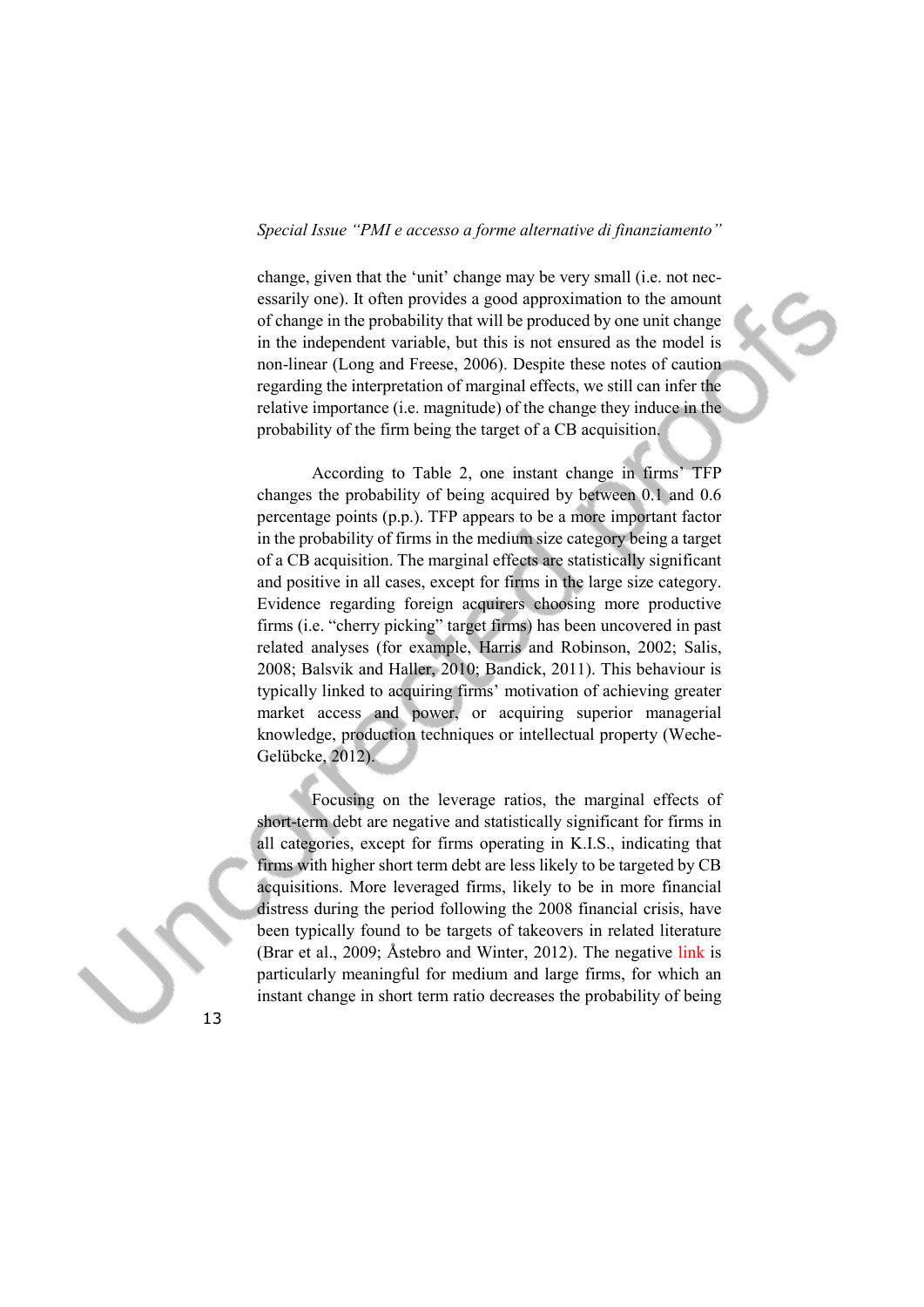acquired by 1.7 and 4 p.p., respectively; and for firms in the high technology manufacturing sector, with a probability decrease of 1.3 p.p. Long term debt, on the other hand, has a mostly statistically insignificant relationship with the probability of acquisition. A noticeable exception is for large firms, for which one instant change in long term debt ratio increases the probability of being acquired by 2.1 p.p., possibly because a higher long term debt can be related to lower refinancing risks (Harford et al. 2014). Finally, the liquidity and equity ratios are linked to an increase, and a decrease, respectively, of the probability of being acquired for certain categories of firms. An instant change in liquidity is linked to an increase in the probability of acquisition of 6.2 p.p. for large firms and of 0.6 p.p. for firms operating in the K.I.S. sectors. Firms with more cash reserves were also identified as more likely targets by De Jong and Fliers (2020), who linked this result to the appeal of more financial flexibility these target firms which higher cash reserved might have and potential coinsurance to potential acquirers. The relation between liquidity and acquisition likelihood is no statistically significant for manufacturing and small and medium firms. The impact of the equity ratio is negative and statistically significant for micro/small firms and for firms operating in the low technology manufacturing and less K.I.S. sectors, although the magnitude of the p.p. decrease in probability is very small in all cases.

In terms of the rest of independent variables, firm profitability and listing status display the largest overall economic importance in terms of the magnitude of the marginal effects, besides being statistically significant. Profitability is liked with a reduction in the probability of being acquired in all cases. This reduction in the likelihood of acquisition has been attributed to acquirers targeting underperforming firms, which are typically valued less, in order to restructure them (Weche-Gelübcke, 2012; De Jong and Fliers, 2020). The opposing impacts of profitability and productivity were also reported in Weche-Gelübcke (2012), and attributed to a coexistence of

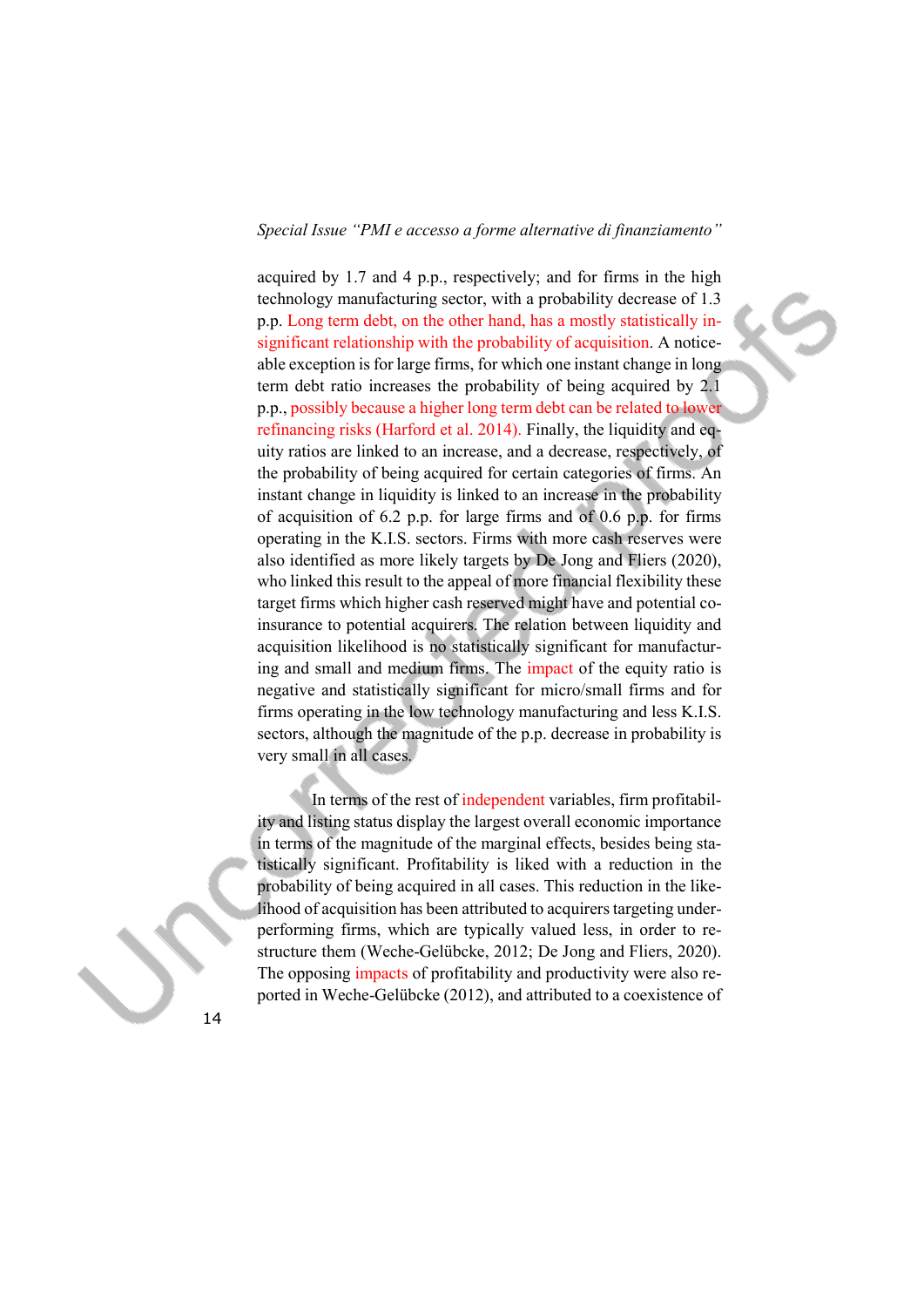the "cherry picking" and "lemon grabbing" (i.e. picking firms lowerperforming firms) hypotheses. An instant change in profitability of medium and large firms changes the probability of being acquired by 3.9 and 6.1 p.p. for firms in each category. This decline is of 2.9 p.p. for firms in the high technology manufacturing sector. For two otherwise-median firms, the listed firms' probability of being acquired is 2.3 and18.8 p.p higher for medium and large firms, respectively; and 4.8 and 3.5 p.p. higher for firms in K.I.S and less K.I.S., respectively. The impact of age is overall negative and statistically significant, indicating older firms are less likely to experience a takeover (Åstebro and Winter, 2012). Finally, larger firms appear to be more likely targets of a CB acquisition across all firm categories. Although a significant portion of related literature postposes that smaller firms are more likely targets of takeovers, more recent papers have identified non-linear relationship of size such as the ones we identify (Tunyi, 2019), indicating that foreign acquirers might have targeted larger firms, but only up to a certain level of acceptable transaction costs.

# *3.1 Robustness checks*

In this section we assess the robustness of the estimates obtained from the baseline model (i.e. specification 1, Table 2) to alternative model and sample specifications. More specifically, we carry out the following changes: i) estimate a probit, instead of logit, model;, ii) we narrow our down sample to include only Euro Area member states, iii) we include only foreign acquirers (defined as investors located outside the EU27, plus UK), iv) we exclude firms operating in the insurance and financial sectors (corresponding to the NACE Rev. 2 category *"K - Financial and insurance activities"*), and lastly we perform separated estimations in v) the pre-2013 time period and vi) the post-2013 time period. Again, the marginal effects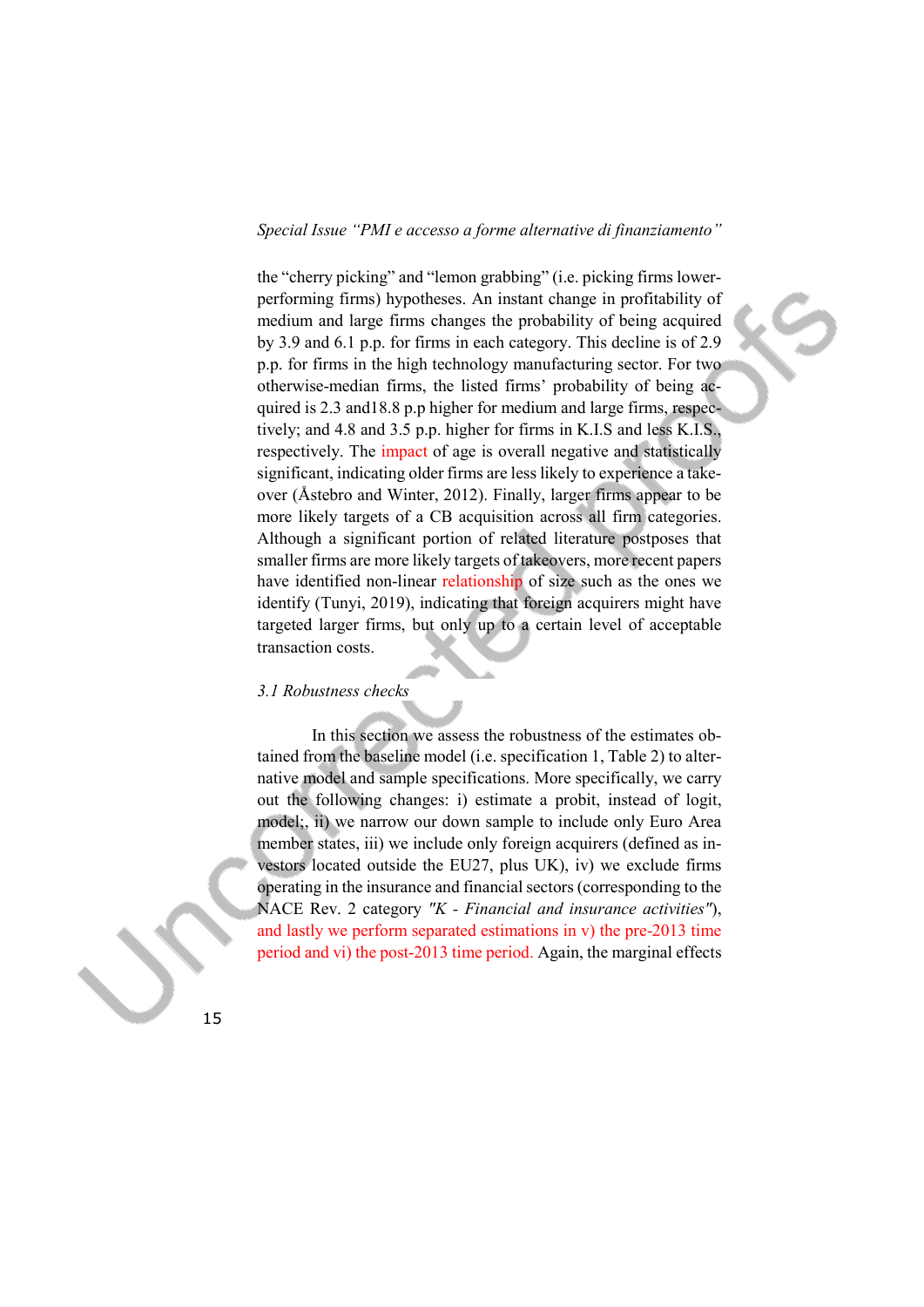calculated at the medians are displayed in Table 3 for each of the six re-estimations performed.

|                                 | (1)                  | (2)           | (3)                  | (4)                         | (5)          | (6)          |
|---------------------------------|----------------------|---------------|----------------------|-----------------------------|--------------|--------------|
|                                 | Probit<br>regression | EA countries  | Foreign<br>acquirors | No fin./<br>insurance firms | Pre-2013     | Post-2013    |
|                                 |                      |               |                      |                             |              |              |
| ln(TFP)                         | $0.0012***$          | $0.0008***$   | $0.0003***$          | $0.0010***$                 | $0.0004***$  | $0.0015***$  |
|                                 | (0.0002)             | (0.0001)      | (0.0001)             | (0.0001)                    | (0.0001)     | (0.0002)     |
| ln(Total assets)                | $0.0039***$          | $0.0031***$   | $0.0015***$          | $0.0038***$                 | $0.0022***$  | $0.0057***$  |
|                                 | (0.0002)             | (0.0001)      | (0.0001)             | (0.0001)                    | (0.0001)     | (0.0002)     |
| ln(Loans/Total assets)          | $-0.0044***$         | $-0.0033***$  | $-0.0008$ ***        | $-0.0037***$                | $-0.0016***$ | $-0.0058***$ |
|                                 | (0.0007)             | (0.0006)      | (0.0003)             | (0.0006)                    | (0.0005)     | (0.0010)     |
| ln(Long term debt/Total assets) | $-0.0012**$          | $-0.0005$     | $-0.0000$            | $-0.0007$                   | $-0.0006$    | $-0.0007$    |
|                                 | (0.0005)             | (0.0004)      | (0.0002)             | (0.0004)                    | (0.0004)     | (0.0007)     |
| ln(Protits/Total Assets)        | $-0.0065***$         | $-0.0051***$  | $-0.0024***$         | $-0.0058***$                | $-0.0035***$ | $-0.0079***$ |
|                                 | (0.0009)             | (0.0007)      | (0.0004)             | (0.0008)                    | (0.0006)     | (0.0014)     |
| ln(Cash/Total assets)           | $0.0017***$          | $0.0009**$    | $0.0010***$          | $0.0011**$                  | $0.0014***$  | $0.0014**$   |
|                                 | (0.0005)             | (0.0004)      | (0.0002)             | (0.0004)                    | (0.0003)     | (0.0007)     |
| $ln(Equity/T)$ otal assets)     | $-0.0022***$         | $-0.0014***$  | $-0.0004**$          | $-0.0016***$                | $-0.0007***$ | $-0.0028***$ |
|                                 | (0.0004)             | (0.0003)      | (0.0002)             | (0.0003)                    | (0.0003)     | (0.0005)     |
| ln(Age)                         | $-0.0011***$         | $-0.0008$ *** | $-0.0005***$         | $-0.0009***$                | $-0.0006***$ | $-0.0013***$ |
|                                 | (0.0001)             | (0.0001)      | (0.0001)             | (0.0001)                    | (0.0001)     | (0.0002)     |
| Listed firm dummy               | $0.0245***$          | $0.0099***$   | $0.0037***$          | $0.0114***$                 | $0.0105***$  | $0.0164***$  |
|                                 | (0.0048)             | (0.0020)      | (0.0009)             | (0.0022)                    | (0.0022)     | (0.0032)     |

# **Table 3. – Marginal effects. Robustness checks, pooled baseline model**

*Notes:* Marginal effects calculated at the median values for continuous variables. Standard errors in parentheses, computed using the delta method. \*\*\*  $p<0.01$ , \*\* p<0.05, \* p<0.1. Continuous variables are lagged one year.

Overall, the estimated marginal effects and significance levels are confirmed regardless of the model or sample changes. Following Palepu (1986), most related papers have implemented logit regressions, however analyses using probit regressions instead can also be found (Weche-Gelübcke, 2012). Specification (1) in Table 3 shows the marginal effects (at the medians) obtained from a probit regression. The only noticeable change is the statistical significance of the long-term debt ratio, together with overall slightly larger magnitude of the marginal effects. In specification (2), we

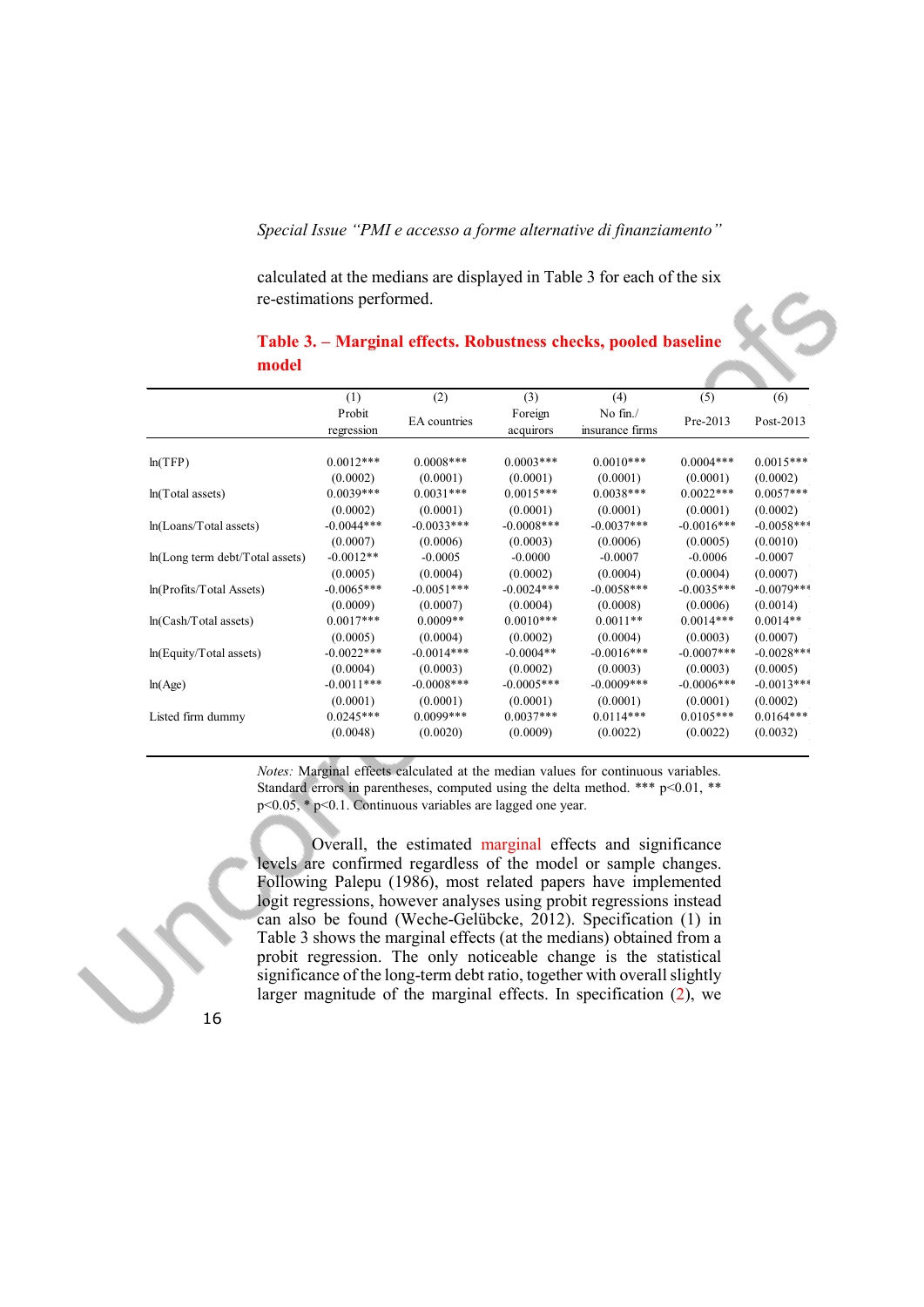include only Euro Area countries, with the purpose of exploring whether these group of countries present specificities that could be arising from the weaknesses faced by the Euro in the years after the crisis. In both cases the liquidity ratio appears to have reduced statistical significance, but overall the results are robust. In specification  $(3)$  we include only acquiring firms which have a GUO originating outside of the EU27 plus UK, to explore potential differences in motivations between EU and non-EU acquiring firms. We do not find noticeable differences to the baseline specification. In specification  $(4)$ , we exclude firms operating in the financial and insurance industries, since these are highly regulated activities, which could affect the likelihood of being the target of a CB acquisition. Again, the results are not affected. Finally, in specifications (5) and (6), we separate the first six years of data (2008-2013), and the last five years (2014-2018) in order to assess whether the determinants of CB acquisitions present any differences before and during the 2008 crisis "recovery" period. Overall, the relationships between our independent variables and the probability of a firm being acquired in each of the two sub-periods remains stable (no sign changes are observed).

# **4. Conclusions**

In this paper we model CB acquisition likelihood of EU target firms in order to provide empirical evidence regarding the characteristics of firms' subject to CB acquisitions during the years following the 2008 financial crisis. The estimates obtained can provide some evidence regarding potential motives underlying foreign takeover activity in the EU during those economically challenging times. We use Zephyr acquisitions data and Orbis balance sheet information for the years 2008 to 2018, and estimate a logit model to assess the likelihood of a firm becoming the target of a CB acquisition.

We find that the likelihood of acquisition is linked to firm performance (i.e. TFP) and financial characteristics, and that these links vary depending on the size and sector of operation. The evidence suggests that takeover targets are productive albeit relatively unprofitable (i.e. undervalued), comparatively larger (than acquir-

17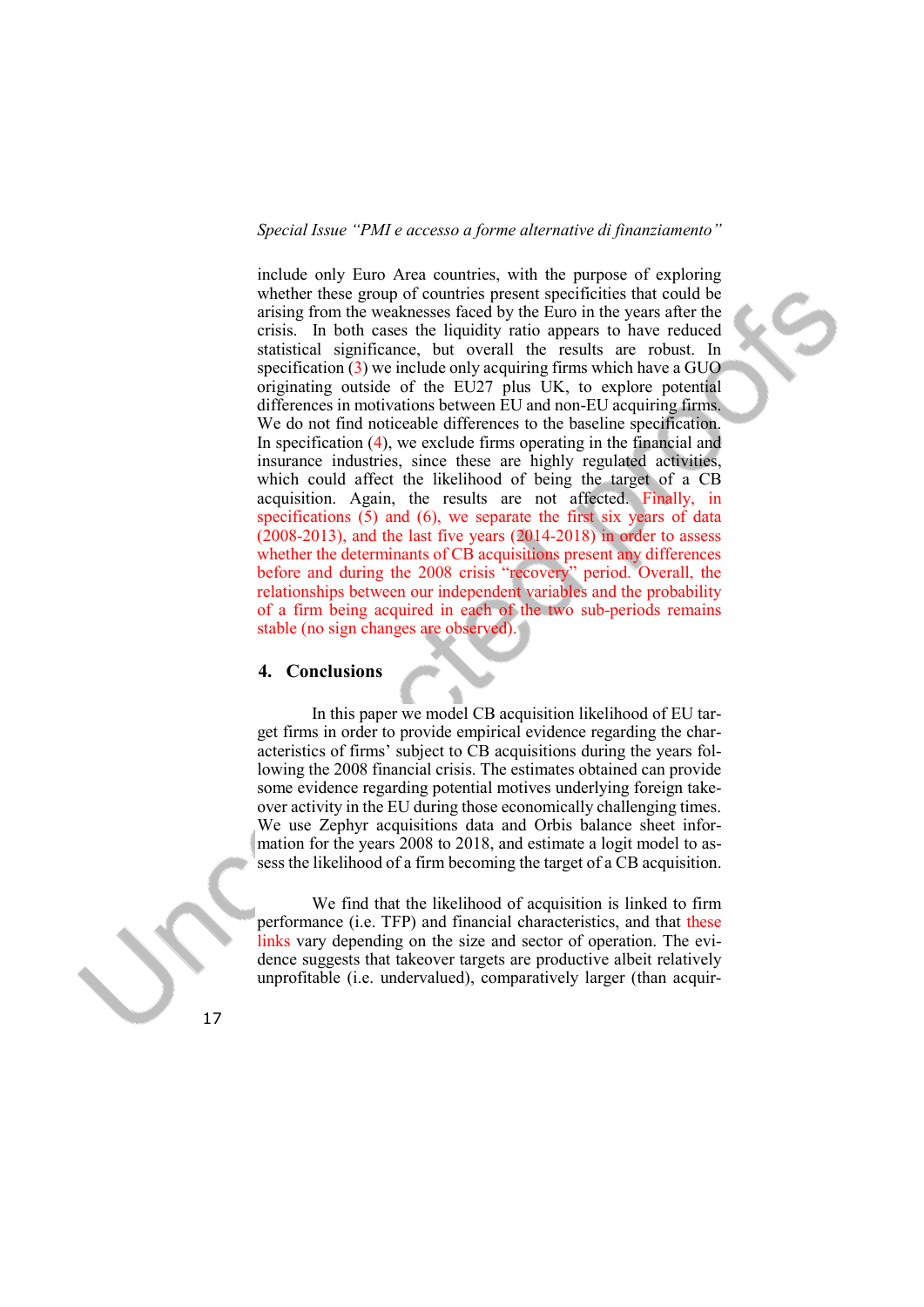ers), are young, and have substantial liquidity ratios and are less leveraged, especially in terms of short term debt. Moreover, we find some heterogeneity regarding the significance and magnitudes of some of the CB acquisition determinants depending on the size of the target firm, and the sector where they operate. Firm performance did not have a statistically significant relationship with the acquisition likelihood of large firms. Liquidity did not have a statically significant impact on the acquisition likelihood of medium and manufacturing firms, while the short-term debt ratio was not statistically significant for firms operating in the Knowledge Intensive Services category. Mixed results were also obtained for the long-term debt and equity ratios.

Some limitations of our analysis can be pointed out. We do not include in our model other potentially important information such as the probability of firm failure and survival (Åstebro and Winter, 2012) or information regarding target firms' takeover defences (Ambrose and Megginson, 1992), due to this information not being available in the dataset we use. Finally, some ideas for future research include a comparison to domestic acquisitions, and also potential distinction between hostile and friendly takeovers.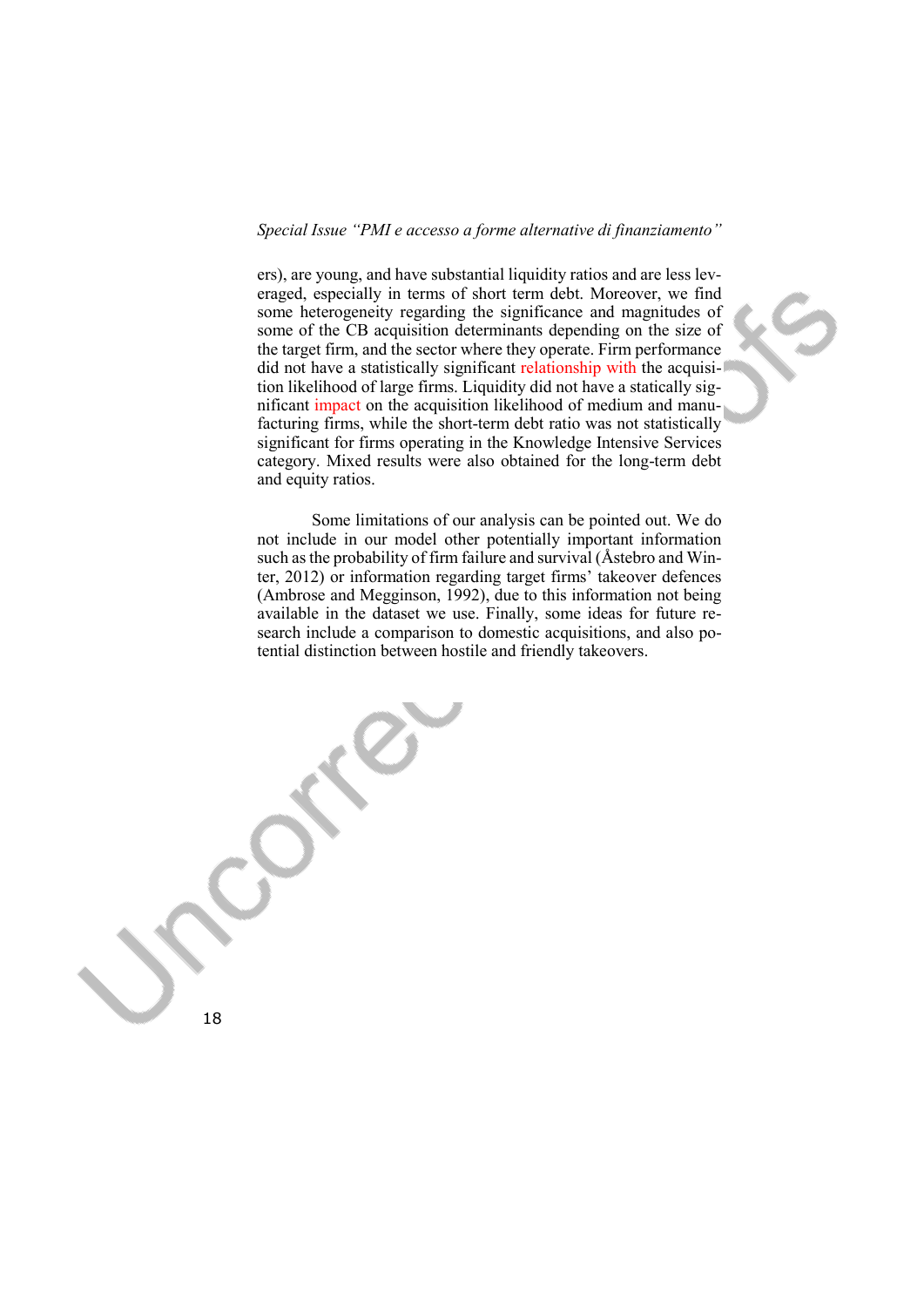#### **Bibliography**

AMBROSE, B. W., AND MEGGINSON, W. L. (1992). THE ROLE OF ASSET STRUCTURE, OWNERSHIP STRUCTURE, AND TAKEOVER DE-FENSES IN DETERMINING ACQUISITION LIKELIHOOD. JOURNAL OF FINANCIAL AND QUANTITATIVE ANALYSIS, 27(4), 575-589.

ANDREWS, D., C. CRISCUOLO AND P. GAL (2016), "THE BEST VERSUS THE REST: THE GLOBAL PRODUCTIVITY SLOWDOWN, DI-VERGENCE ACROSS FIRMS AND THE ROLE OF PUBLIC POLICY", OECD PRODUCTIVITY WORKING PAPERS, NO. 5, OECD PUB-LISHING, PARIS, <https://doi.org/10.1787/63629cc9-en>

ÅSTEBRO, T., AND WINTER, J. K. (2012). MORE THAN A DUMMY: THE PROBABILITY OF FAILURE, SURVIVAL AND ACOUISITION OF FIRMS IN FINANCIAL DISTRESS. EUROPEAN MANAGEMENT RE-VIEW, 9(1), 1-17.

BAJGAR, M., ET AL. (2020), "COVERAGE AND REPRESENTATIVE-NESS OF ORBIS DATA", OECD SCIENCE, TECHNOLOGY AND IN-DUSTRY WORKING PAPERS, NO. 2020/06, OECD PUBLISHING, PARIS, <https://doi.org/10.1787/c7bdaa03-en>

BRAR, G., GIAMOURIDIS, D., AND LIODAKIS, M. (2009). PRE-DICTING EUROPEAN TAKEOVER TARGETS. EUROPEAN FINANCIAL MANAGEMENT, 15(2), 430-450.

CARRIL-CACCIA, F. (2020). DOES THE ORIGIN MATTER? THE EF-FECTS OF CROSS-BORDER MERGERS AND ACQUISITIONS IN FRANCE. INTERNATIONAL JOURNAL OF EMERGING MARKETS. [https://doi.org/10.1108/IJOEM-10-2019-0823.](https://doi.org/10.1108/IJOEM-10-2019-0823)

DE JONG, A., AND FLIERS, P. T. (2020). PREDICTING TAKEOVER TARGETS: LONG-RUN EVIDENCE FROM THE NETHERLANDS. DE ECONOMIST, 168(3), 343-368.

EUROPEAN COMMISSION (2003). COMMISSION RECOMMENDA-TION OF 6 MAY 2003 CONCERNING THE DEFINITION OF MICRO, SMALL AND MEDIUM-SIZED ENTERPRISES (TEXT WITH EEA REL-EVANCE) (NOTIFIED UNDER DOCUMENT NUMBER C(2003) 1422),

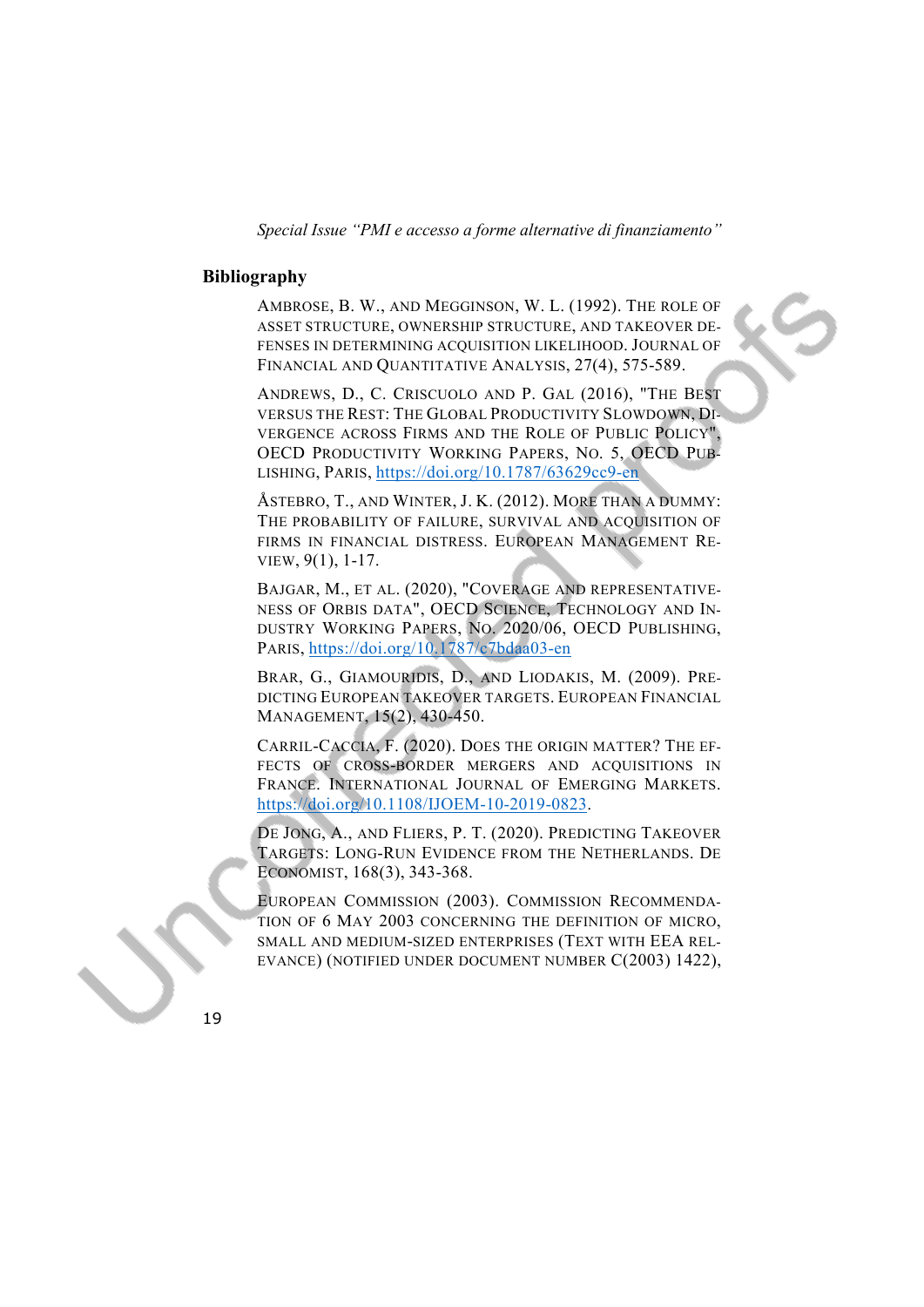OJ L 124, 20.5.2003, P. 36–41, AVAILABLE AT [http://data.eu](http://data.europa.eu/eli/reco/2003/361/oj)[ropa.eu/eli/reco/2003/361/oj](http://data.europa.eu/eli/reco/2003/361/oj)

GAL, P. (2013). MEASURING TOTAL FACTOR PRODUCTIVITY AT THE FIRM LEVEL USING OECD-ORBIS, OECD ECONOMICS DE-PARTMENT WORKING PAPERS, NO. 1049, OECD PUBLISHING, PARIS, <https://doi.org/10.1787/5k46dsb25ls6-en>

GREGORI, W. D, AND MARATTIN, L. (2019). DETERMINANTS OF FISCAL DISTRESS IN ITALIAN MUNICIPALITIES. EMPIRICAL ECONOMICS, 56(4), 1269-1281.

GREGORI, W. D., MARTINEZ CILLERO, M., & NARDO, M. (2021). THE EFFECTS OF CROSS-BORDER ACQUISITIONS ON FIRMS' PRODUCTIVITY IN THE EU, EUROPEAN COMMISSION, ISPRA, JRC125470.

GREGORI, W. D., AND NARDO, M. (2021). THE EFFECT OF RE-STRICTIVE MEASURES ON CROSS‐BORDER INVESTMENT IN THE EUROPEAN UNION. THE WORLD ECONOMY, 44(7), 1914-1943.

HARFORD, J., KLASA, S., AND MAXWELL, W. F. (2014). REFI-NANCING RISK AND CASH HOLDINGS. THE JOURNAL OF FINANCE, 69(3), 975-1012.

HARRIS, R., AND ROBINSON, C. (2002). THE EFFECT OF FOREIGN ACQUISITIONS ON TOTAL FACTOR PRODUCTIVITY: PLANT-LEVEL EVIDENCE FROM UK MANUFACTURING, 1987–1992. REVIEW OF ECONOMICS AND STATISTICS, 84(3), 562-568.

LEVINSOHN, J., AND PETRIN, A. (2003). ESTIMATING PRODUC-TION FUNCTIONS USING INPUTS TO CONTROL FOR UNOBSERVA-BLES. THE REVIEW OF ECONOMIC STUDIES, 70(2), 317-341.

LONG, J. S., AND FREESE, J. (2006). REGRESSION MODELS FOR CATEGORICAL DEPENDENT VARIABLES USING STATA (VOL. 7). STATA PRESS.

MCFADDEN, D. (1974). CONDITIONAL LOGIT ANALYSIS OF QUAL-ITATIVE CHOICE BEHAVIOR. IN: ZAREMBKA P (ED) FRONTIERS IN ECONOMETRICS. ACADEMIC PRESS, NEW YORK, 105-142.

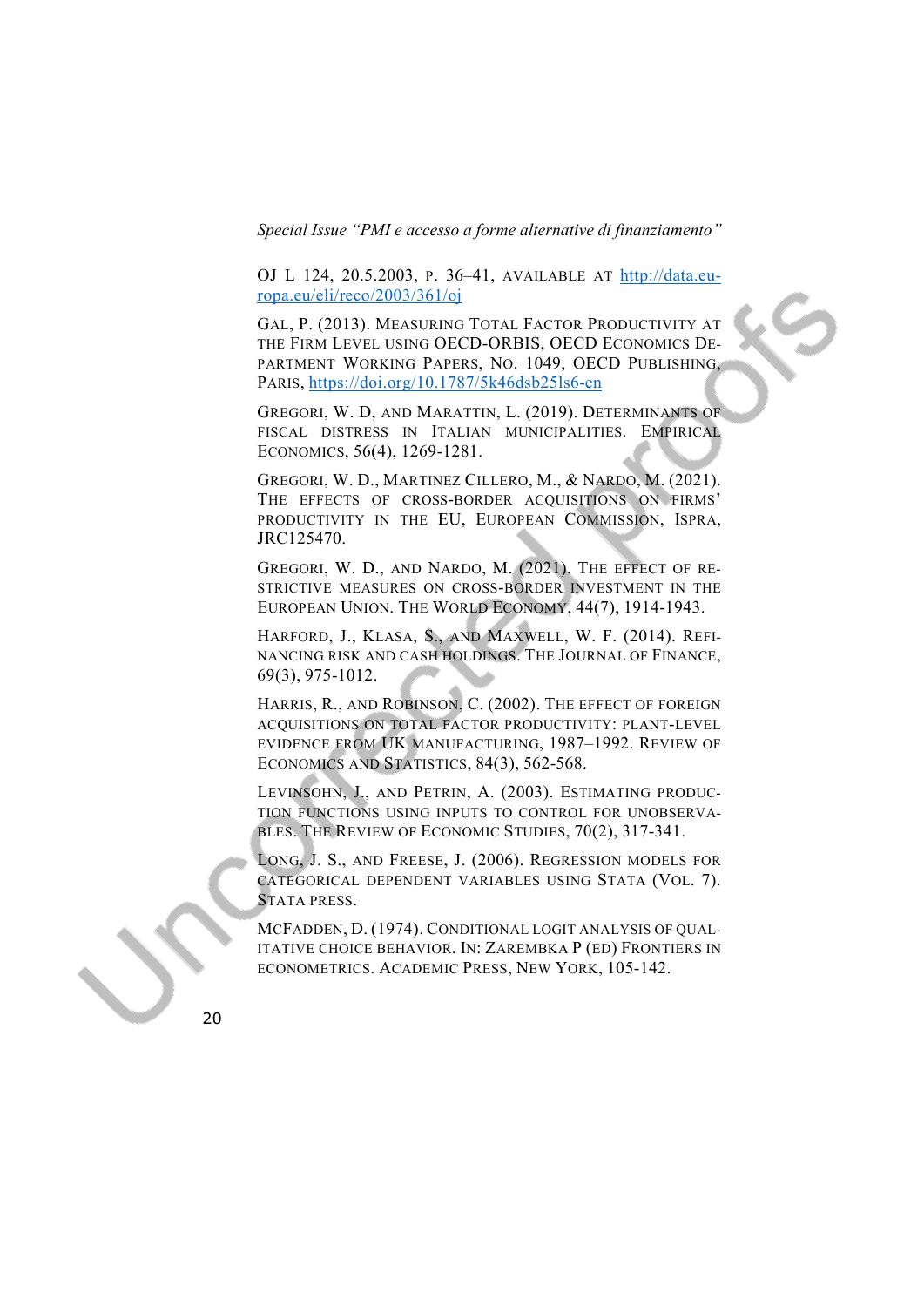PALEPU, K. G. (1986). PREDICTING TAKEOVER TARGETS: A METHODOLOGICAL AND EMPIRICAL ANALYSIS. JOURNAL OF AC-COUNTING AND ECONOMICS, 8(1), 3-35.

POWELL, R. G. (1997). MODELLING TAKEOVER LIKELIHOOD. JOURNAL OF BUSINESS FINANCE AND ACCOUNTING, 24(7-8), 1009-1030.

TUNYI, A. (2019). FIRM SIZE, MARKET CONDITIONS AND TAKEO-VER LIKELIHOOD. REVIEW OF ACCOUNTING AND FINANCE, 18(3), 483-507.

VAN BIESEBROECK, J. (2008). THE SENSITIVITY OF PRODUCTIV-ITY ESTIMATES: REVISITING THREE IMPORTANT DEBATES. JOUR-NAL OF BUSINESS & ECONOMIC STATISTICS, 26(3), 311-328.

WECHE-GELÜBCKE, J. P. (2012). FOREIGN AND DOMESTIC TAKE-OVERS IN GERMANY: CHERRY-PICKING AND LEMON-GRABBING (NO. 240). WORKING PAPER SERIES IN ECONOMICS, LEUPHANA UNIVERSITÄT LÜNEBURG.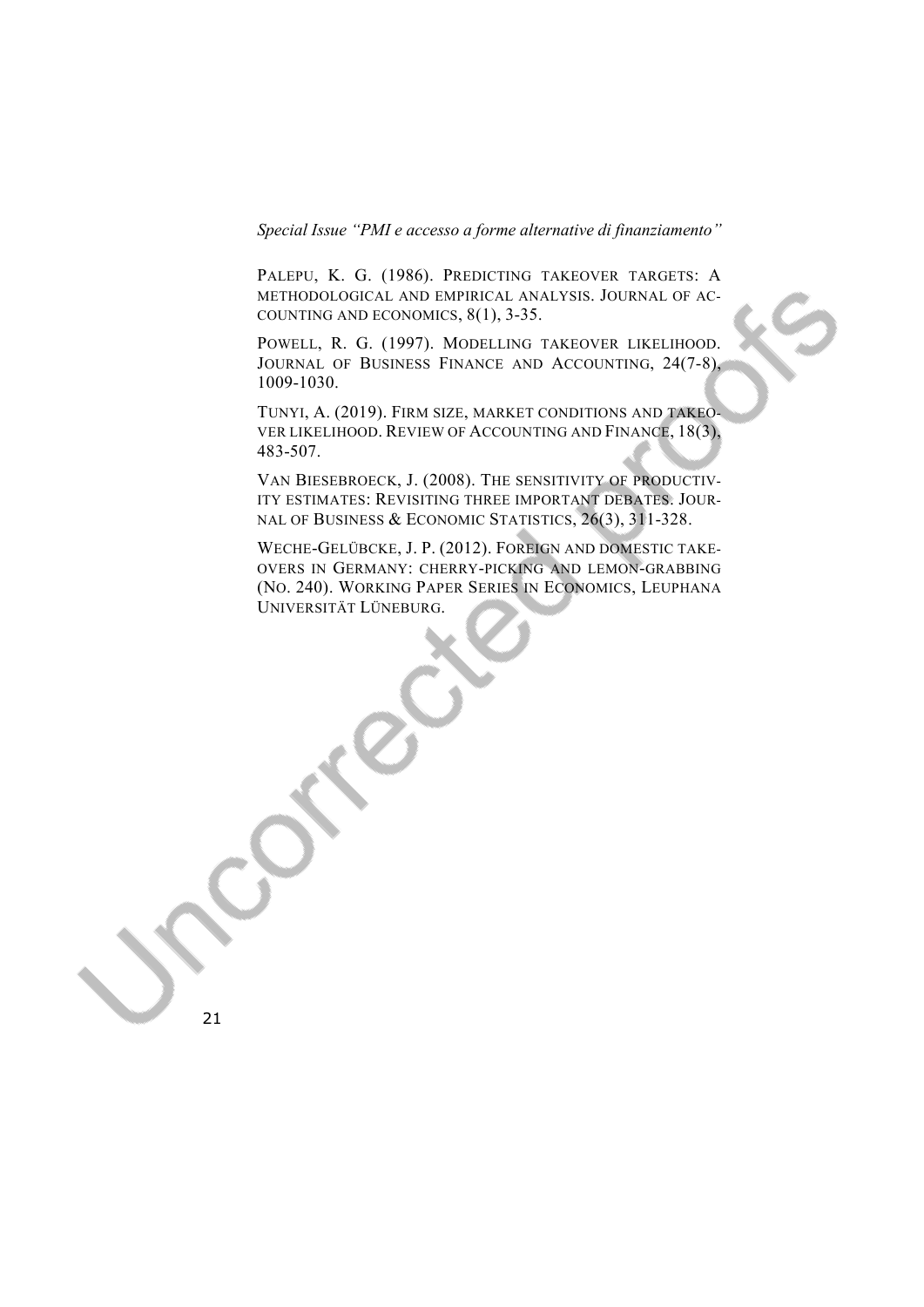|                                | APPENDIA A |                 |                        |                                                                       |          |        |        |       |                      |
|--------------------------------|------------|-----------------|------------------------|-----------------------------------------------------------------------|----------|--------|--------|-------|----------------------|
| Table A1. – Correlation matrix |            |                 |                        |                                                                       |          |        |        |       |                      |
|                                | ln(TFP)    | Total<br>assets | Loans/<br>Total assets | Long term debt/ Profits/Total Cash/Total Equity/Total<br>Total assets | Assets   | assets | assets | Age   | Listed firm<br>dummy |
| ln(TFP)                        |            |                 |                        |                                                                       |          |        |        |       |                      |
| Total assets                   | 0.392      |                 |                        |                                                                       |          |        |        |       |                      |
| Loans/Total assets             | $-0.031$   | $-0.004$        | 1                      |                                                                       |          |        |        |       | $\sim 10^{-1}$       |
| Long term debt/Total assets    | $-0.083$   | 0.048           | 0.005                  |                                                                       |          |        |        |       |                      |
| Profits/Total Assets           | 0.041      | $-0.001$        | $-0.012$               | $-0.011$                                                              |          |        |        |       |                      |
| Cash/Total assets              | 0.125      | $-0.055$        | $-0.228$               | $-0.167$                                                              | 0.023    |        |        |       |                      |
| Equity/Total assets            | 0.146      | 0.048           | $-0.351$               | $-0.333$                                                              | 0.024    | 0.22   |        |       |                      |
| Age                            | 0.111      | 0.179           | $-0.014$               | $-0.028$                                                              | $-0.003$ | 0.014  | 0.157  |       |                      |
| Listed firm dummy              | 0.029      | 0.079           | $-0.003$               | $-0.001$                                                              | $-0.001$ | 0.006  | 0.02   | 0.032 |                      |
|                                |            |                 |                        |                                                                       |          |        |        |       |                      |

# **APPENDIX A**

# **Table A2. – Kruskal–Wallis equality-of-populations rank tests**

The Kruskal-Wallis test is a rank-based test typically used to determine if there are statistically significant differences between the medians of a continuous variable for more than two groups (it is an extension of the Mann-Whitney test, which only allows the comparison of two groups). It is considered the non-parametric alternative to the one-way ANOVA. The homogeneity of variance assumption necessary to perform ANOVA tests was checked in our data using Levene's tests, which rejected the null hypothesis of equal variances in all cases, therefore ANOVA tests are not suitable for comparisons across groups in our case. If the p-value obtained from the Kruskal-Wallis test is statistically significant, we can reject the null hypothesis and conclude that not all the group medians are equal.

The following Kruskal-Wallis tests were carried out in order to determine if the continuous variables in our regression analysis were different:

for the three size groups: (i) micro/small; (ii) medium; and (iii) large. The test statistics shown in the table below indicate that there are statistically significant differences in the median of all independent variables between the three groups (all p-values are lower than the 0.001 significance level).

- for the four sector groups: (i) high-techn. manufacturing; (ii) lowtechn. manufacturing; (iii) Knowledge Intensive Services; and (iv)
- 22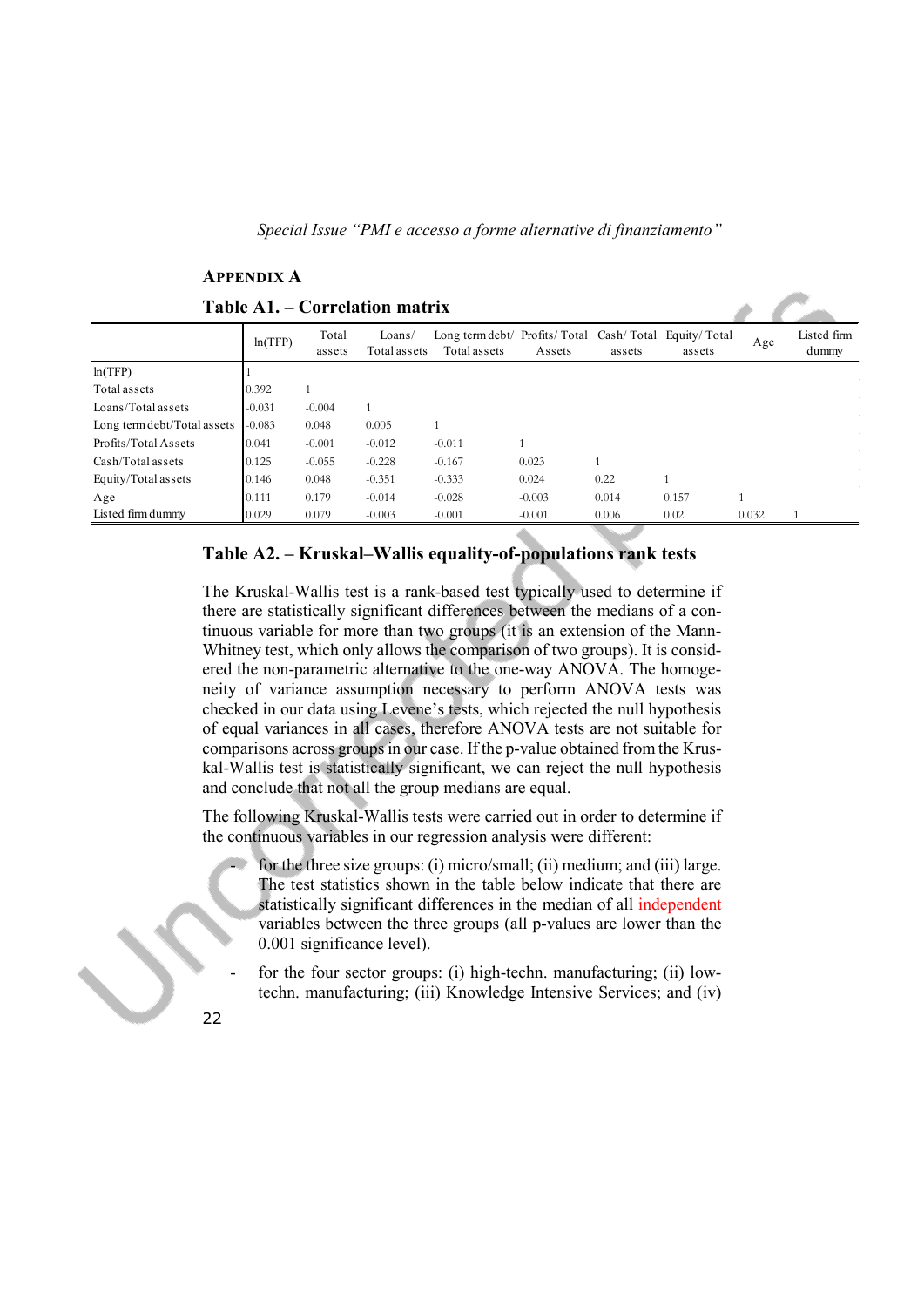Less Knowledge Intensive Services. The test statistics in the table below indicate that there are statistically significant differences in the median of all independent variables between the four groups (all p-values are lower than the 0.001 significance level).

|                             |            | SME 3-categories Sector 4-categories |
|-----------------------------|------------|--------------------------------------|
| ln(TFP)                     | 293,184.58 | 333,799.83                           |
|                             | (0.000)    | (0.000)                              |
| Total assets                | 638,992.74 | 24,203.36                            |
|                             | (0.000)    | (0.000)                              |
| Loans/Total assets          | 13,126.91  | 32,836.20                            |
|                             | (0.000)    | (0.000)                              |
| Long term debt/Total assets | 1,060.63   | 17,963.12                            |
|                             | (0.000)    | (0.000)                              |
| Profits/Total Assets        | 10,805.21  | 7,573.21                             |
|                             | (0.000)    | (0.000)                              |
| Cash/Total assets           | 792.71     | 25,126.21                            |
|                             | (0.000)    | (0.000)                              |
| Equity/Total assets         | 848.91     | 9,831.81                             |
|                             | (0.000)    | (0.000)                              |
| Age                         | 39,361.04  | 36,511.63                            |
|                             | (0.000)    | (0.000)                              |

Notes: Chi2 statistic and p-values (in parenthesis) reported.